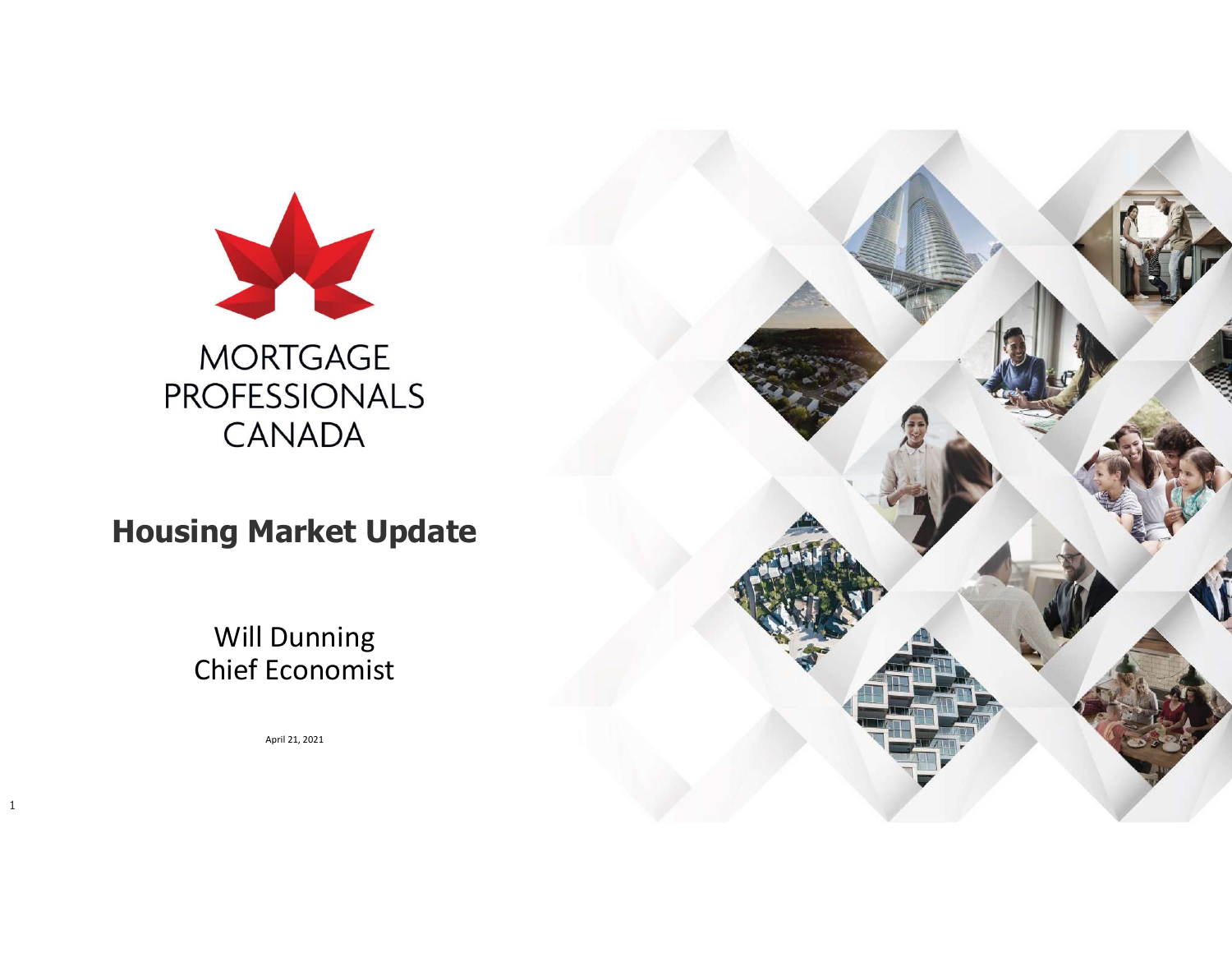#### Gyrations for Employment in Canada

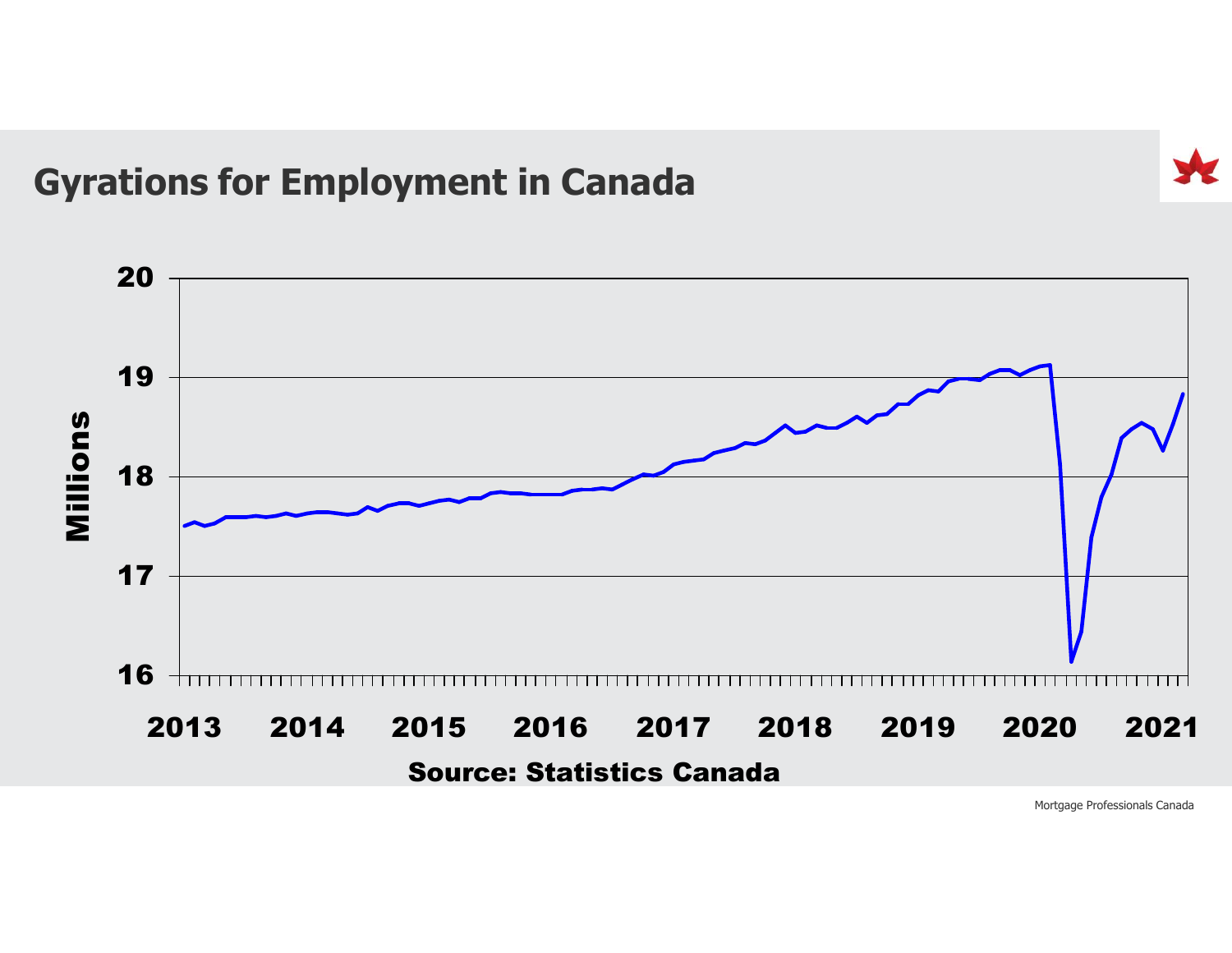#### Jobs Recovery in Canada versus USA

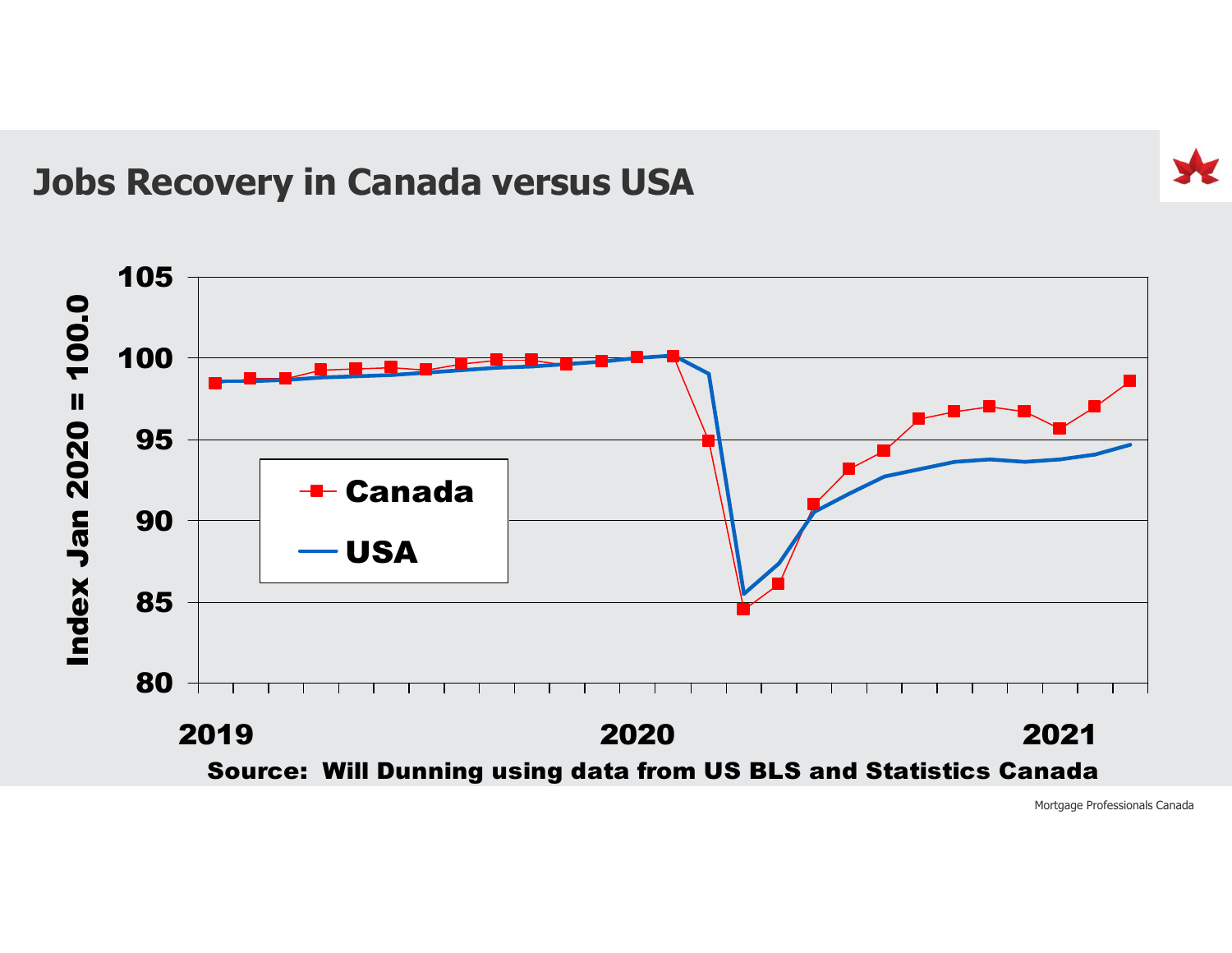…versus Australia

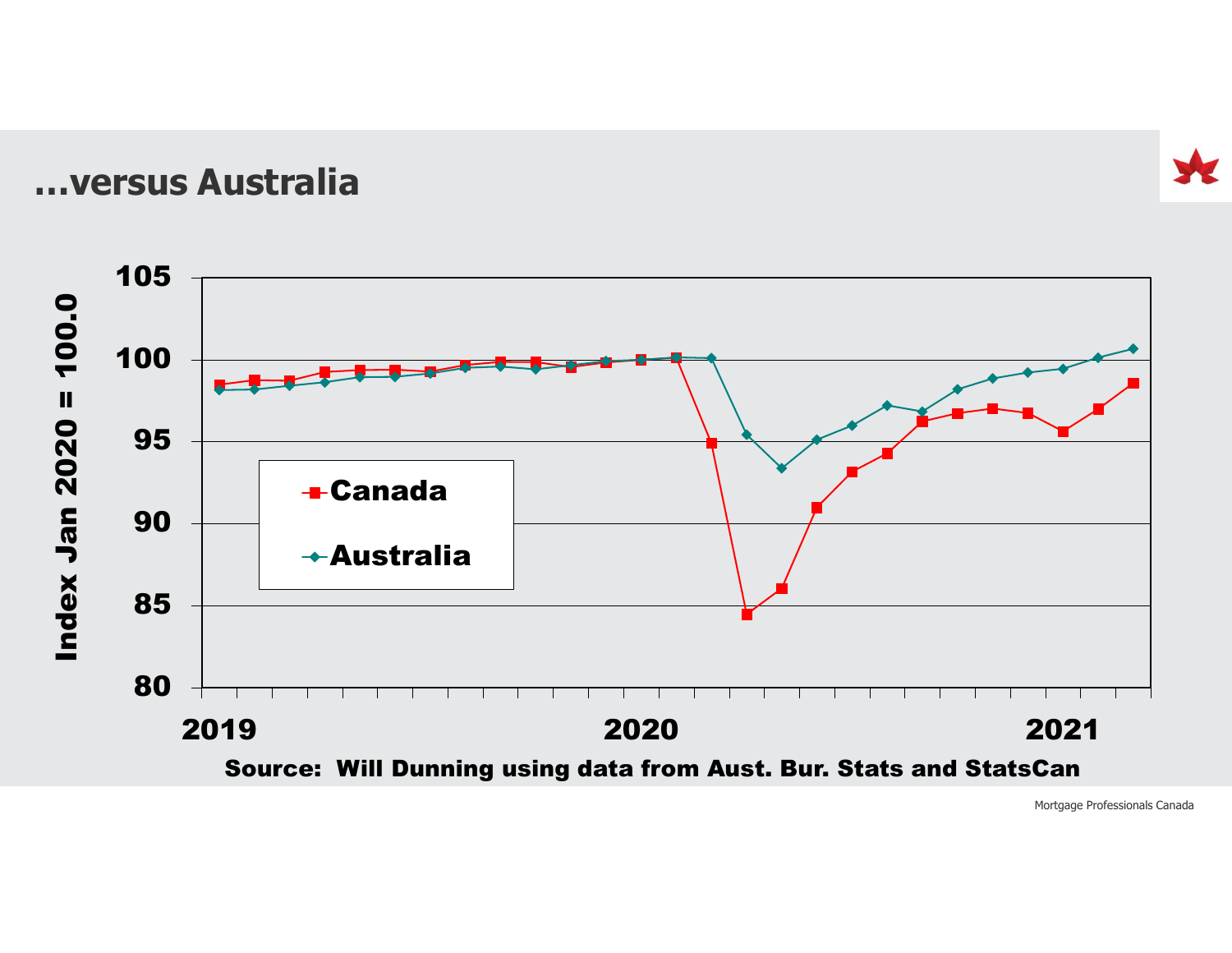#### Very Strong Resale Buying in Canada

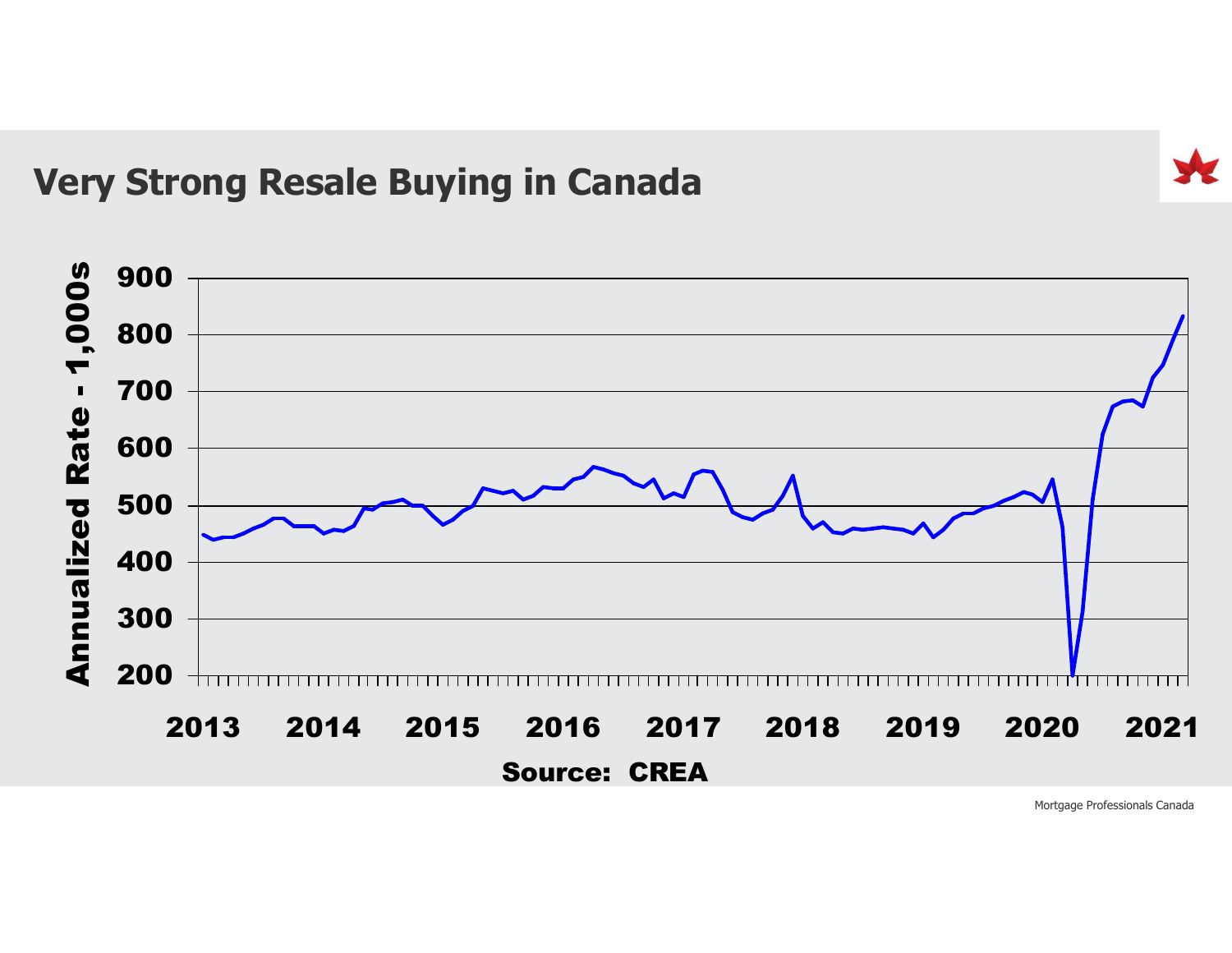#### Resales Per Adult in Canada

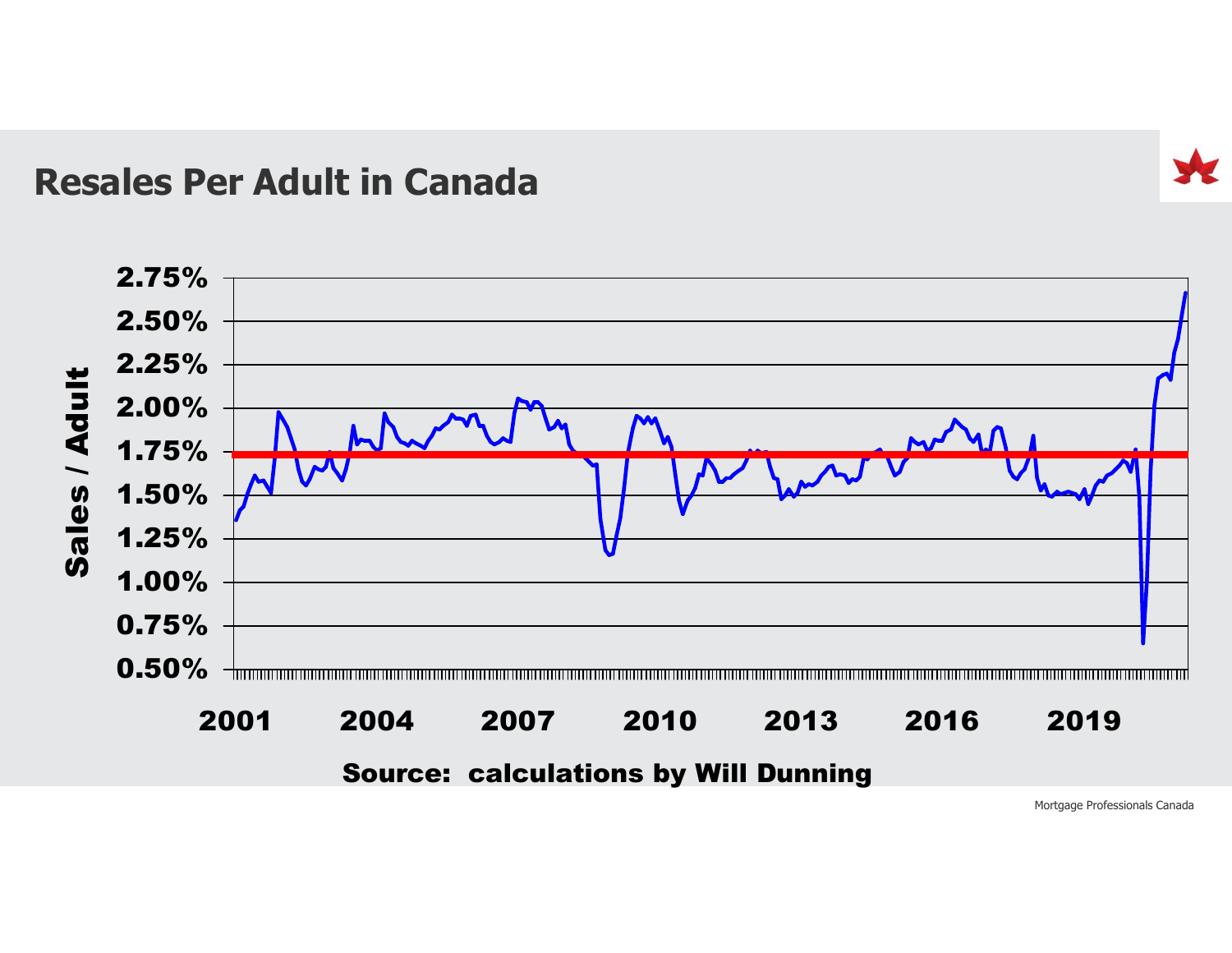#### Resale Rates Across Canada Versus Long-Term Averages

| ross Canada Versus Long-Term Averages |                      |
|---------------------------------------|----------------------|
|                                       |                      |
|                                       |                      |
|                                       |                      |
|                                       |                      |
|                                       |                      |
|                                       |                      |
| Location                              | <b>Last 3 Months</b> |
| Canada                                | $+47%$               |
| Newfoundland & Labrador               | $+64%$               |
| PEI                                   | $+40%$               |
| Nova Scotia                           | $+69%$               |
| <b>New Brunswick</b>                  | $+82%$               |
| Quebec                                | $+49%$               |
| Ontario                               | $+45%$               |
| Manitoba                              | $+57%$               |
| Saskatchewan                          | $+52%$               |
| Alberta                               | $+22%$               |
|                                       | $+53%$               |
| <b>British Columbia</b>               |                      |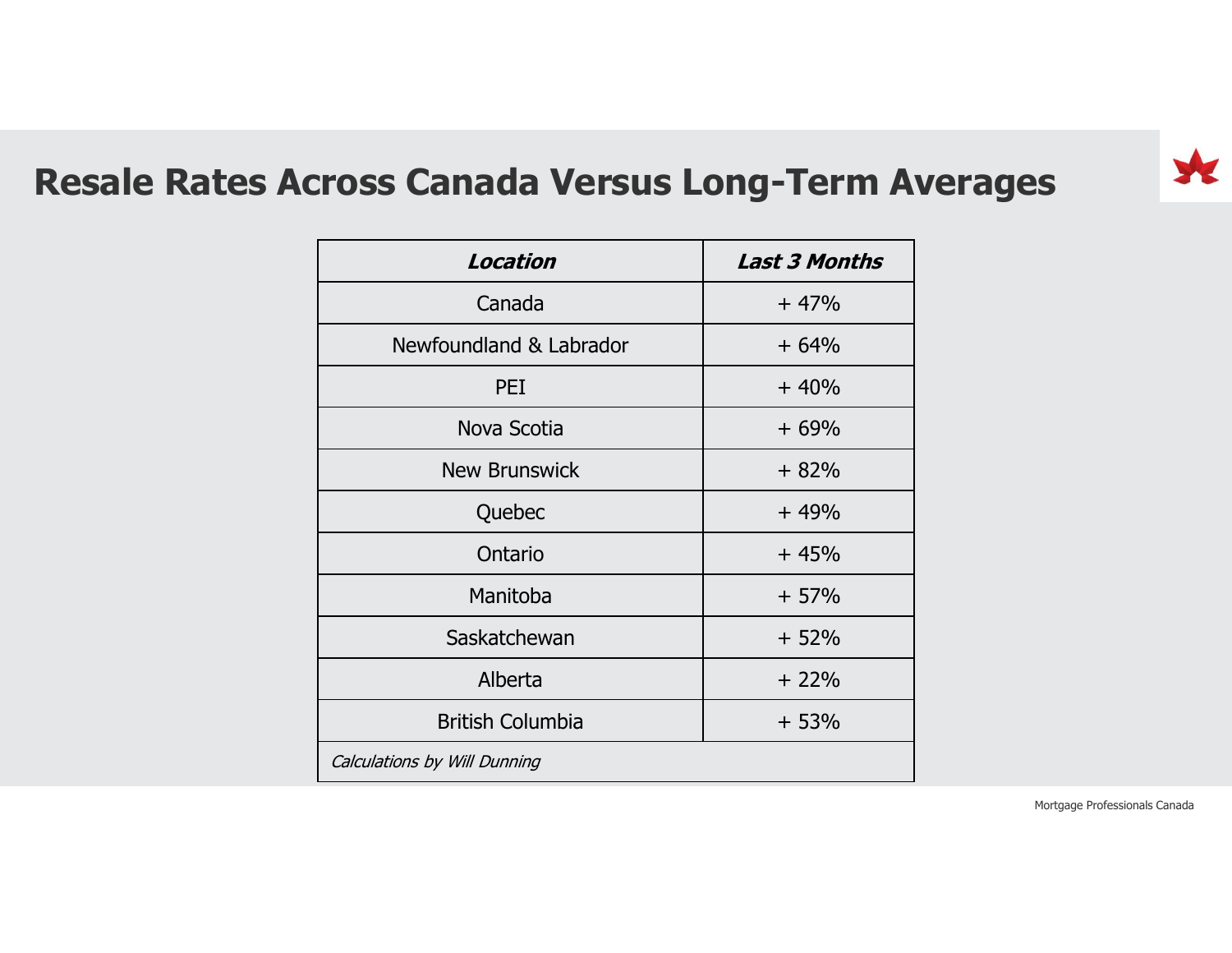

#### Sales Surplus/Deficits Since January 2018

| <b>eficits Since January 2018</b> |                 |                               |  |  |
|-----------------------------------|-----------------|-------------------------------|--|--|
| Location                          | <b>Estimate</b> |                               |  |  |
| Canada                            | $-37,000$       |                               |  |  |
| Newfoundland & Labrador           | $+1,000$        |                               |  |  |
| PEI                               | $+1,000$        |                               |  |  |
| Nova Scotia                       | $+6,000$        |                               |  |  |
| <b>New Brunswick</b>              | $+7,000$        |                               |  |  |
| Quebec                            | $+ 55,000$      |                               |  |  |
| Ontario                           | $-24,000$       |                               |  |  |
| Manitoba                          | $+3,000$        |                               |  |  |
| Saskatchewan                      | $-1,000$        |                               |  |  |
| Alberta                           | $-46,000$       |                               |  |  |
| <b>British Columbia</b>           | $-39,000$       |                               |  |  |
| Calculations by Will Dunning      |                 |                               |  |  |
|                                   |                 | Mortgage Professionals Canada |  |  |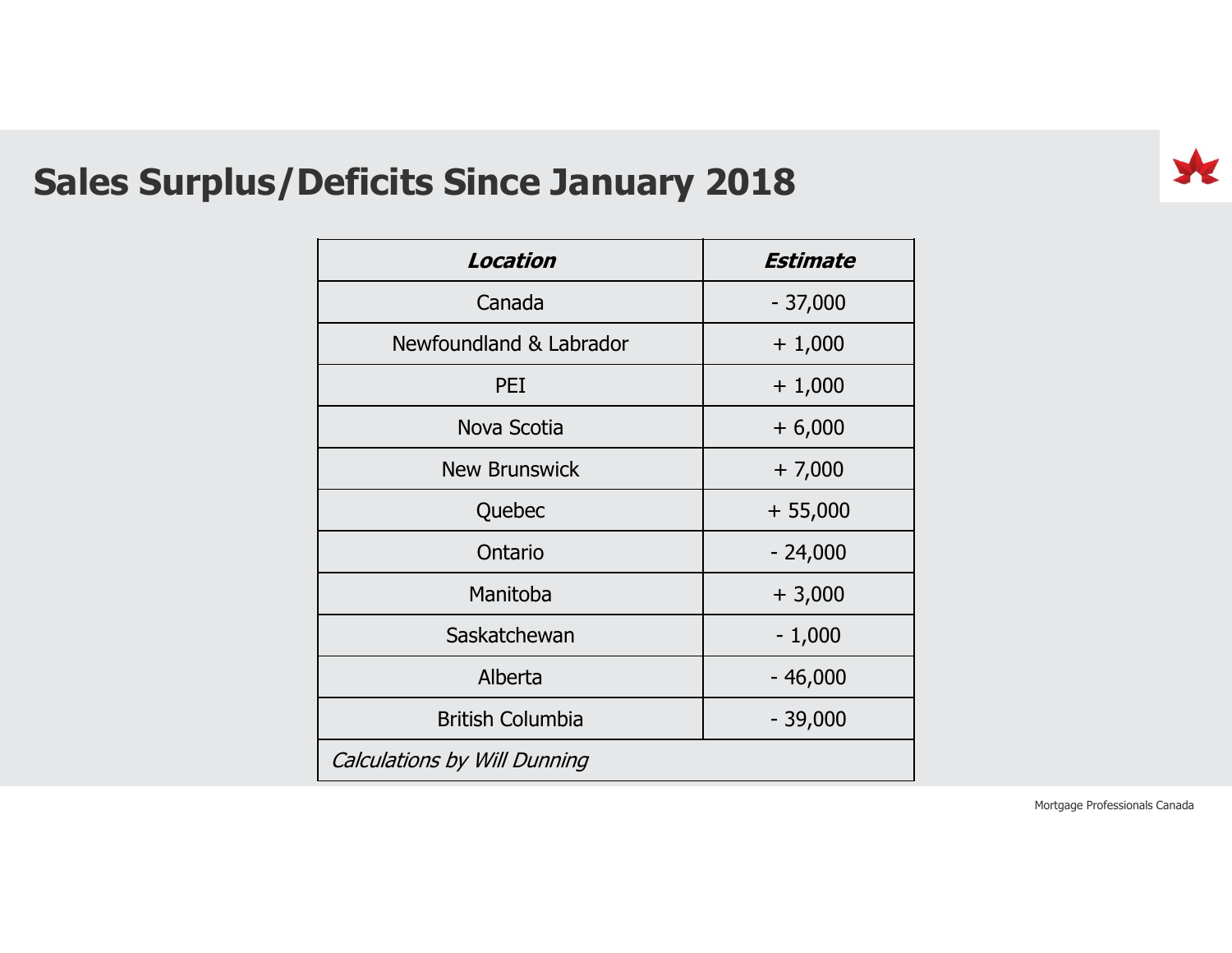#### Smaller Rise for Listings

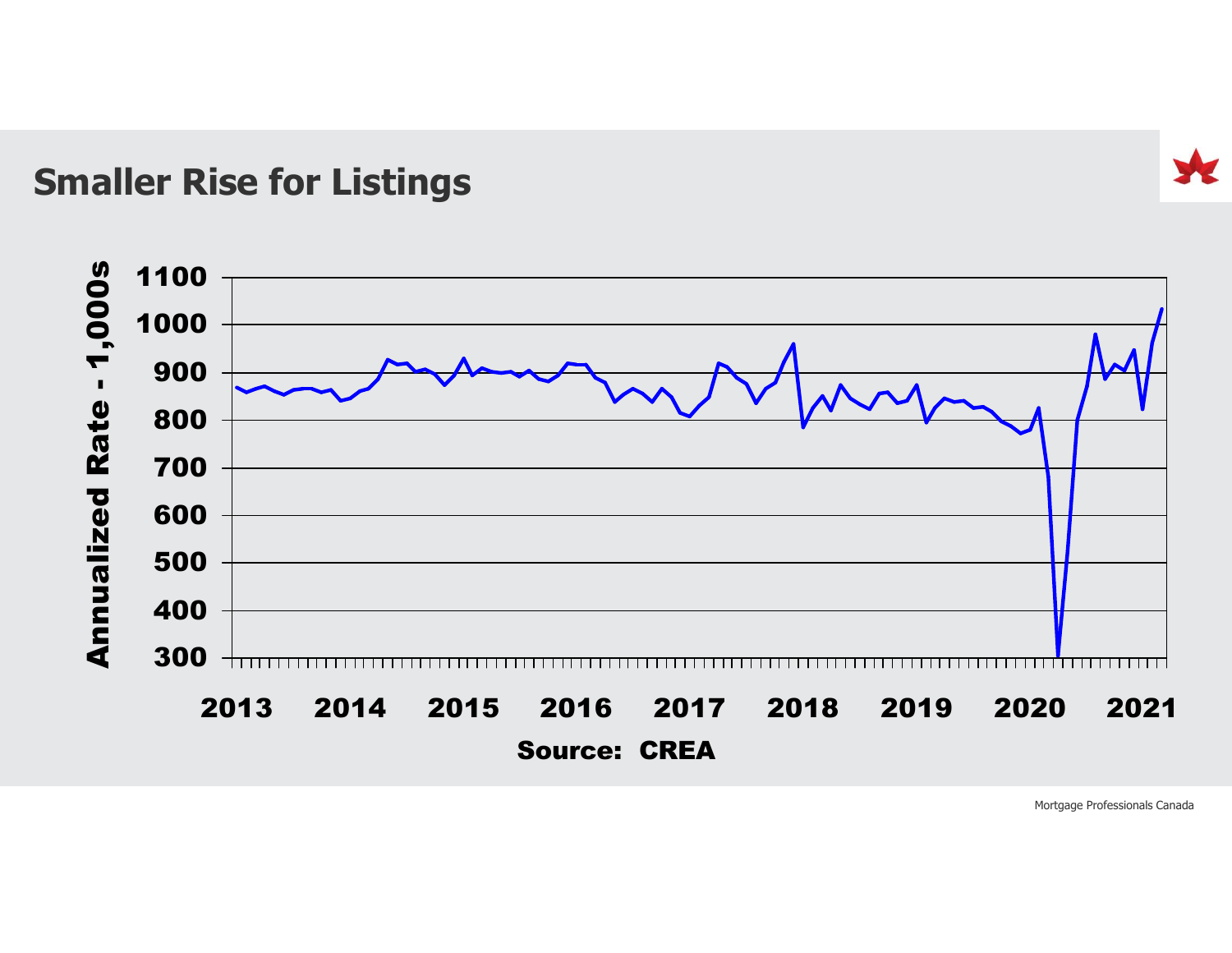## Sales-to-New-Listings Ratio Shows a Very Tight Housing Market

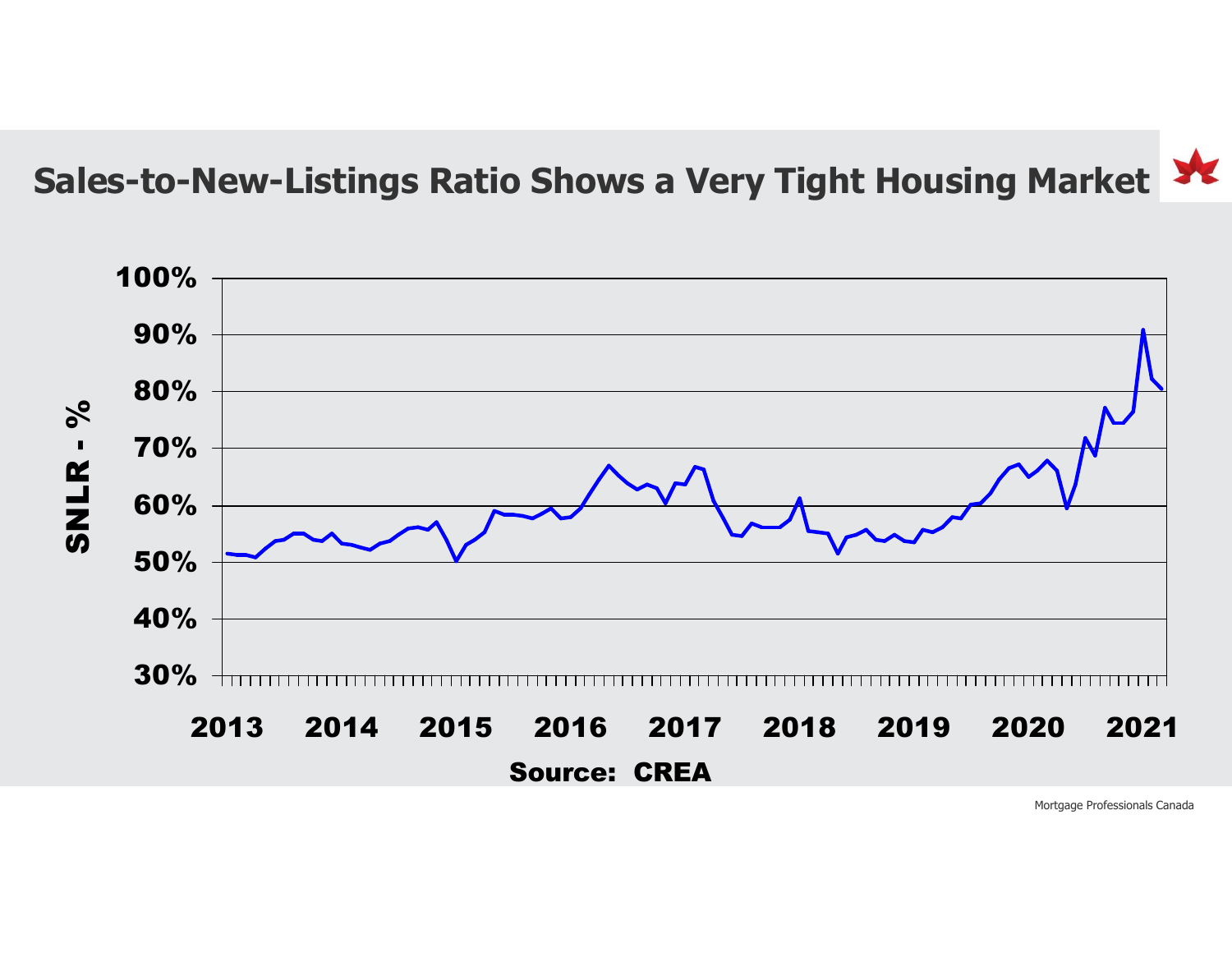#### CREA Price Index Shows Extreme Growth

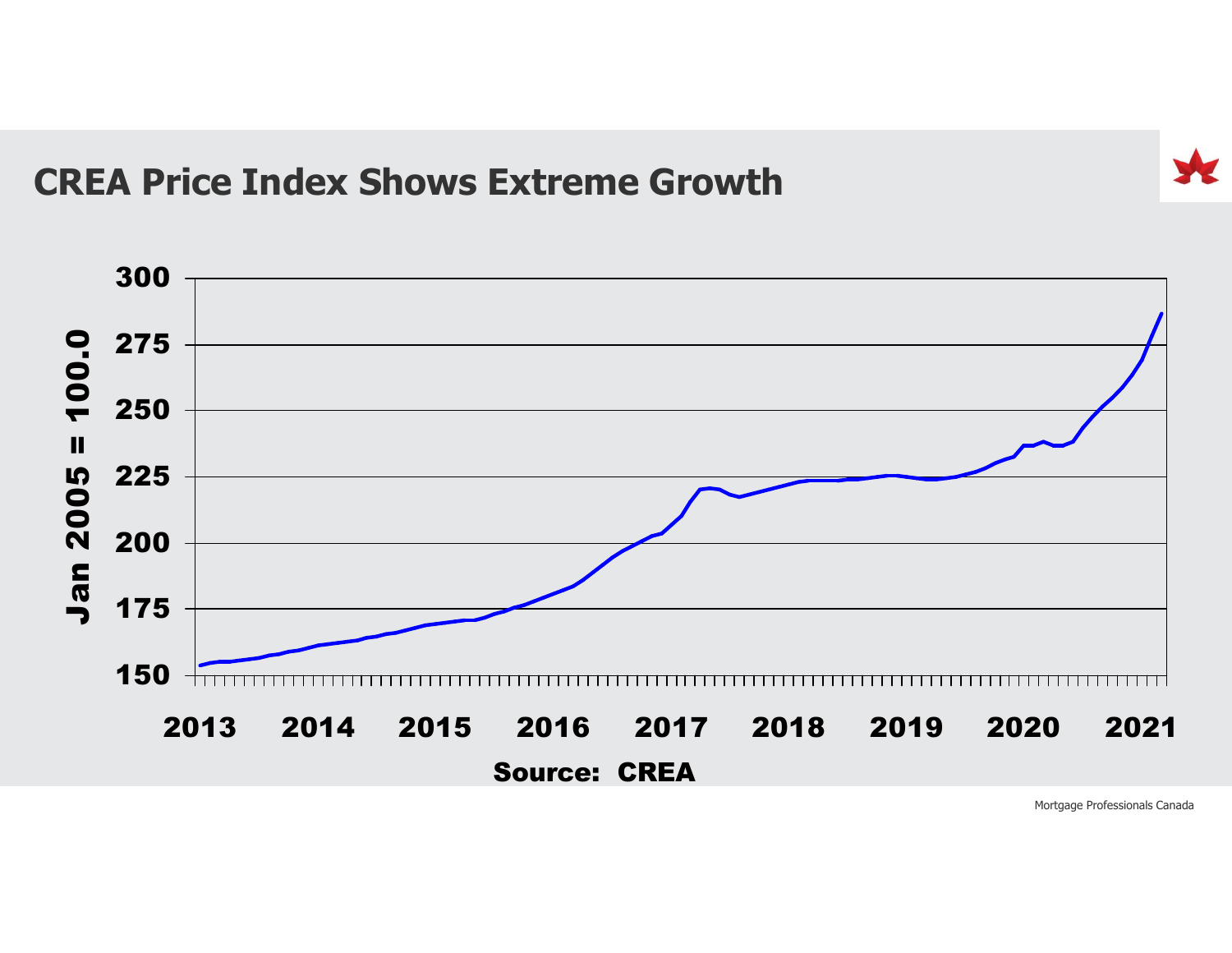#### Growth in CREA HPI vs SNLR



#### Source: Calculations by Will Dunning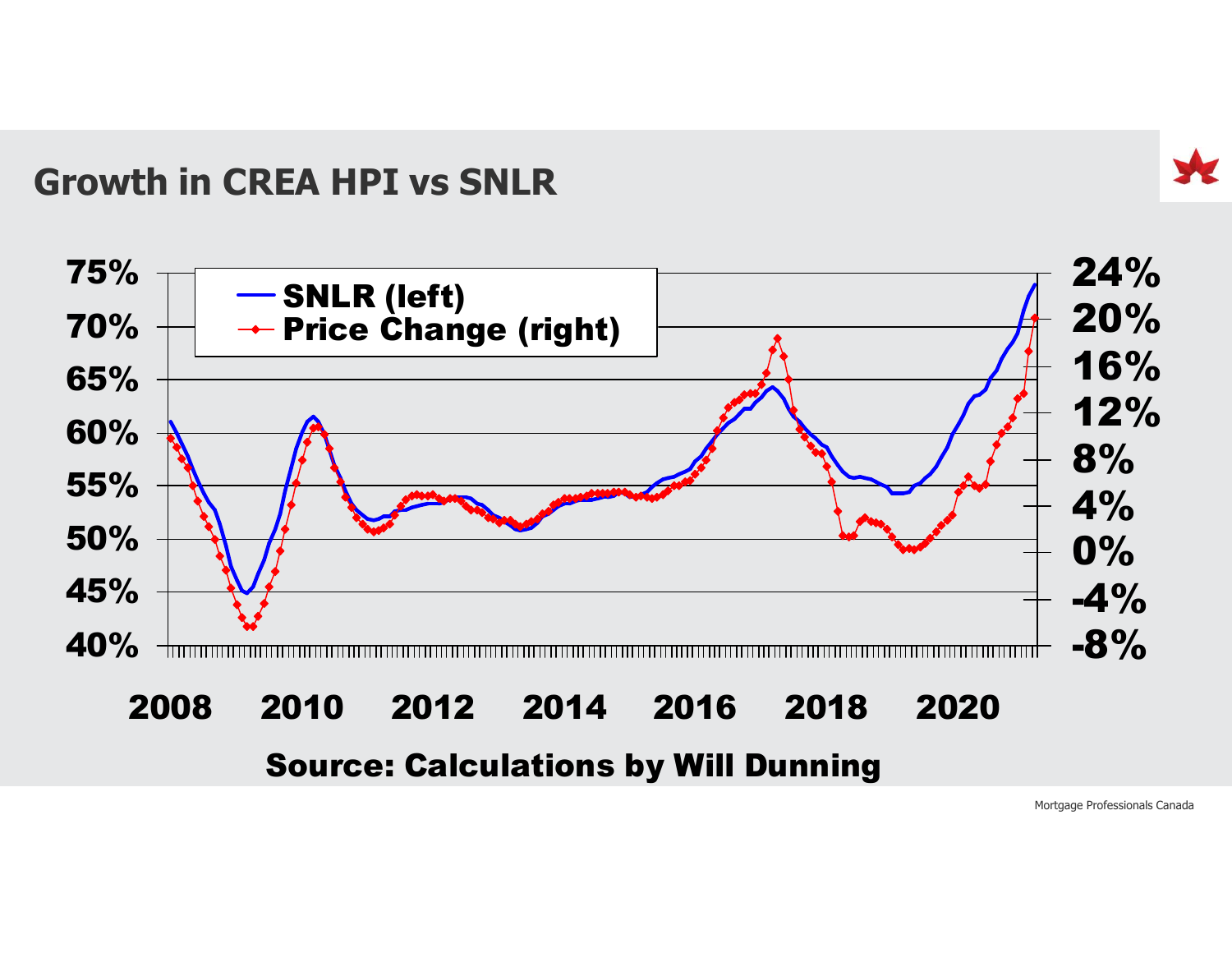Different Trends for Low-Rise vs Apartments

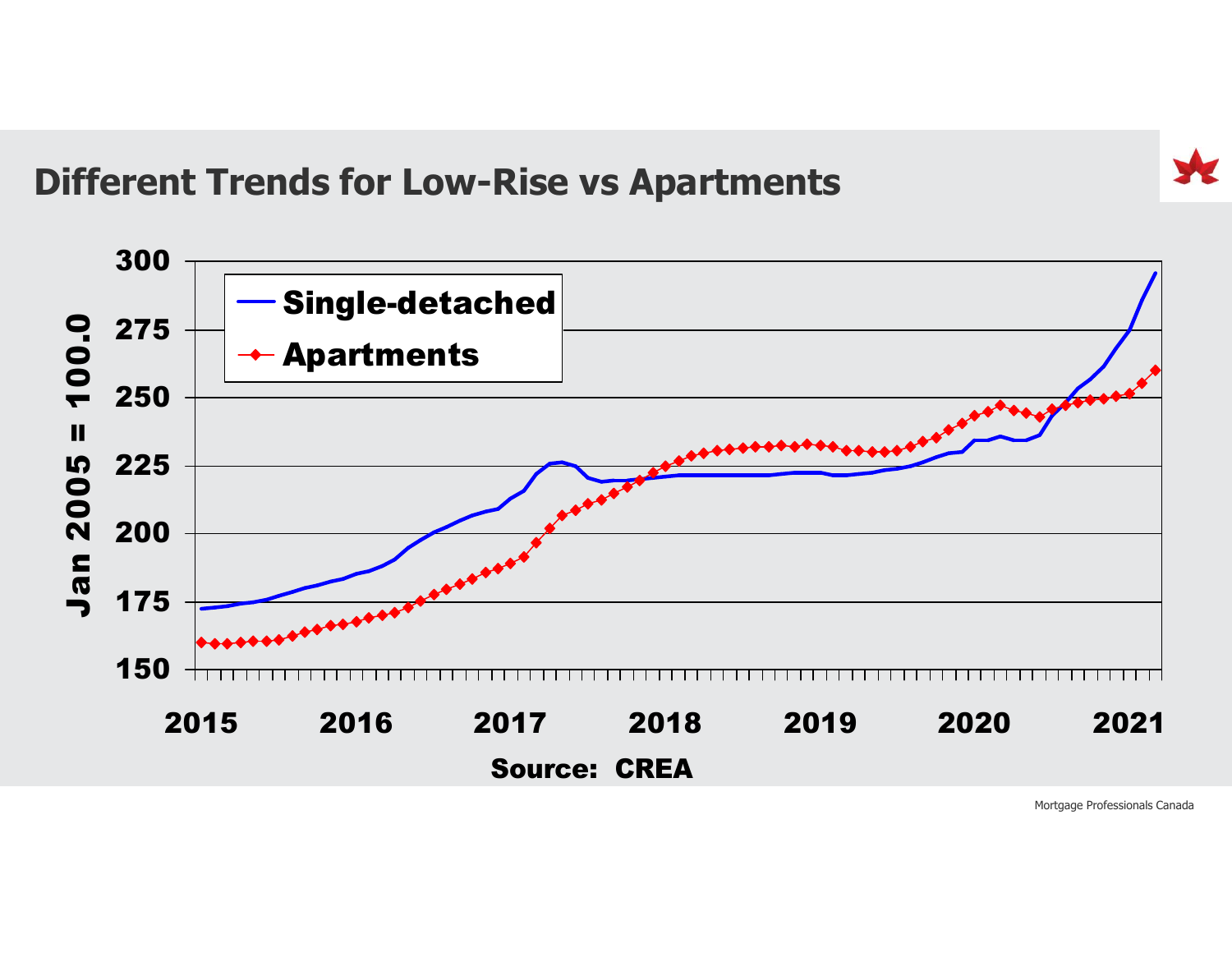#### Housing Starts for Low-Rise vs Apartments

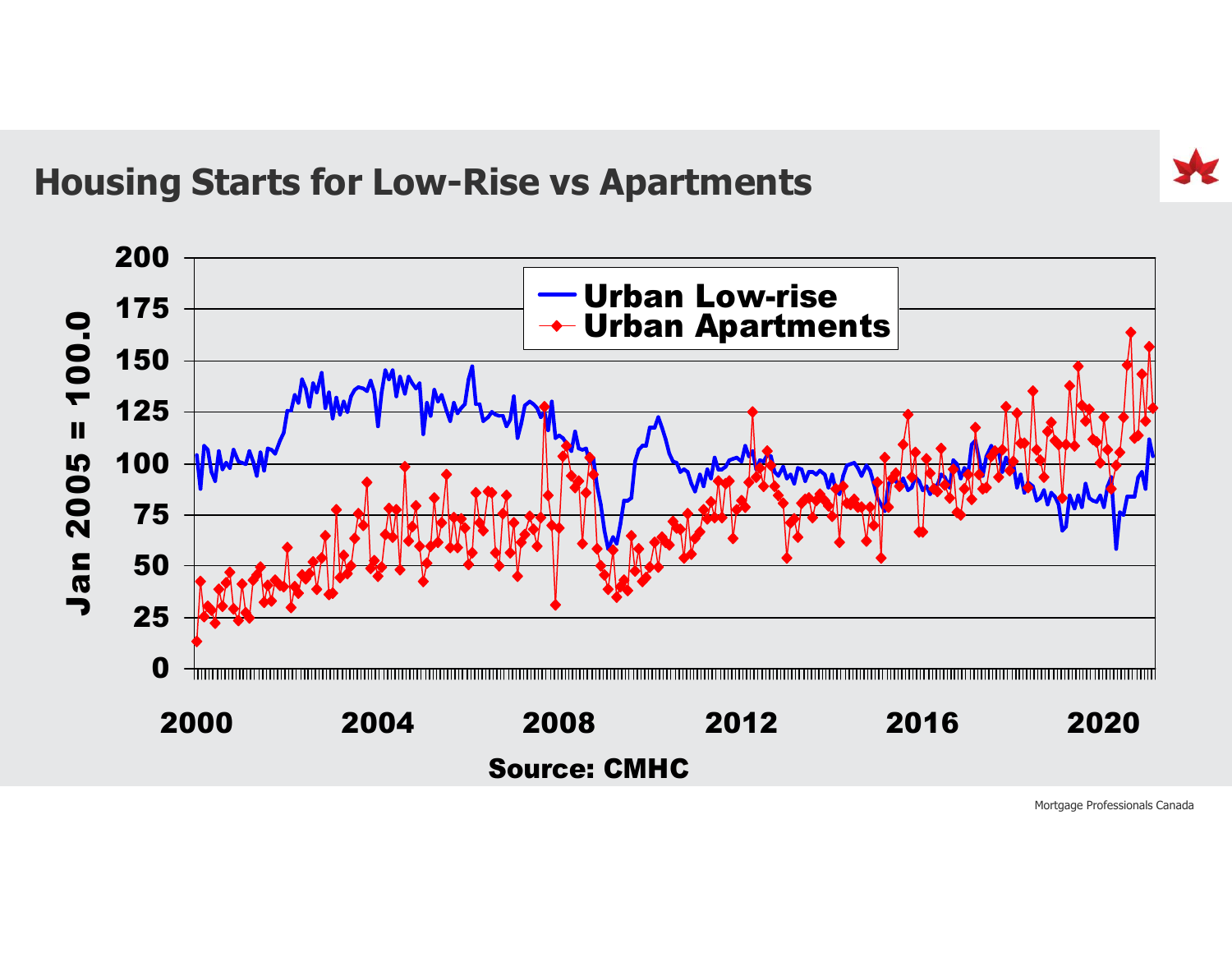Trends for Low-Rise vs Apartments

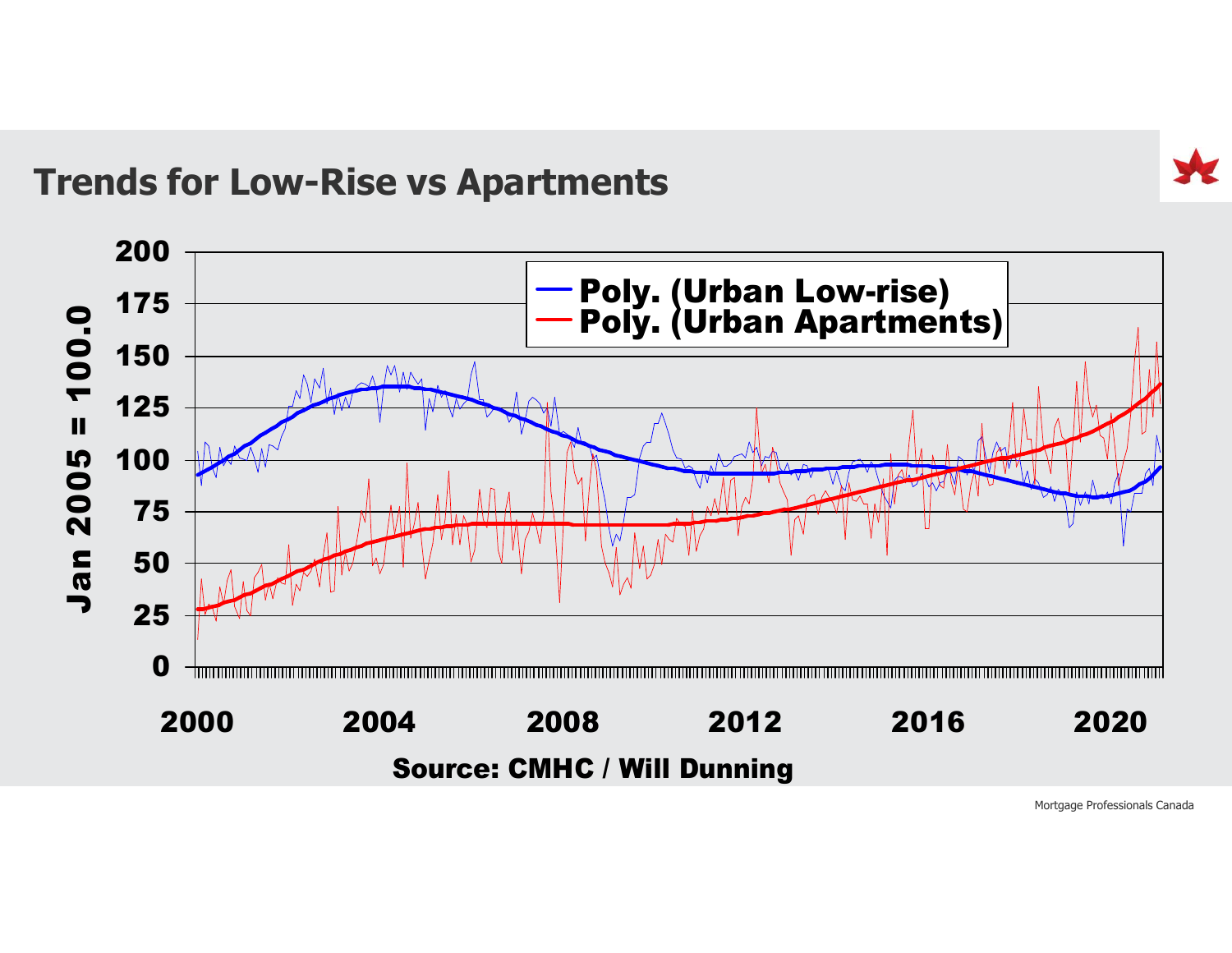## Extreme Heat in Canadian Housing Markets

 $\otimes$  Excellent affordability

A "sorting process"

 $\otimes$  Stable employment situations for most of us

 $\otimes$  Insufficient supplies of new housing

 $\otimes$  Current effect of rising rates?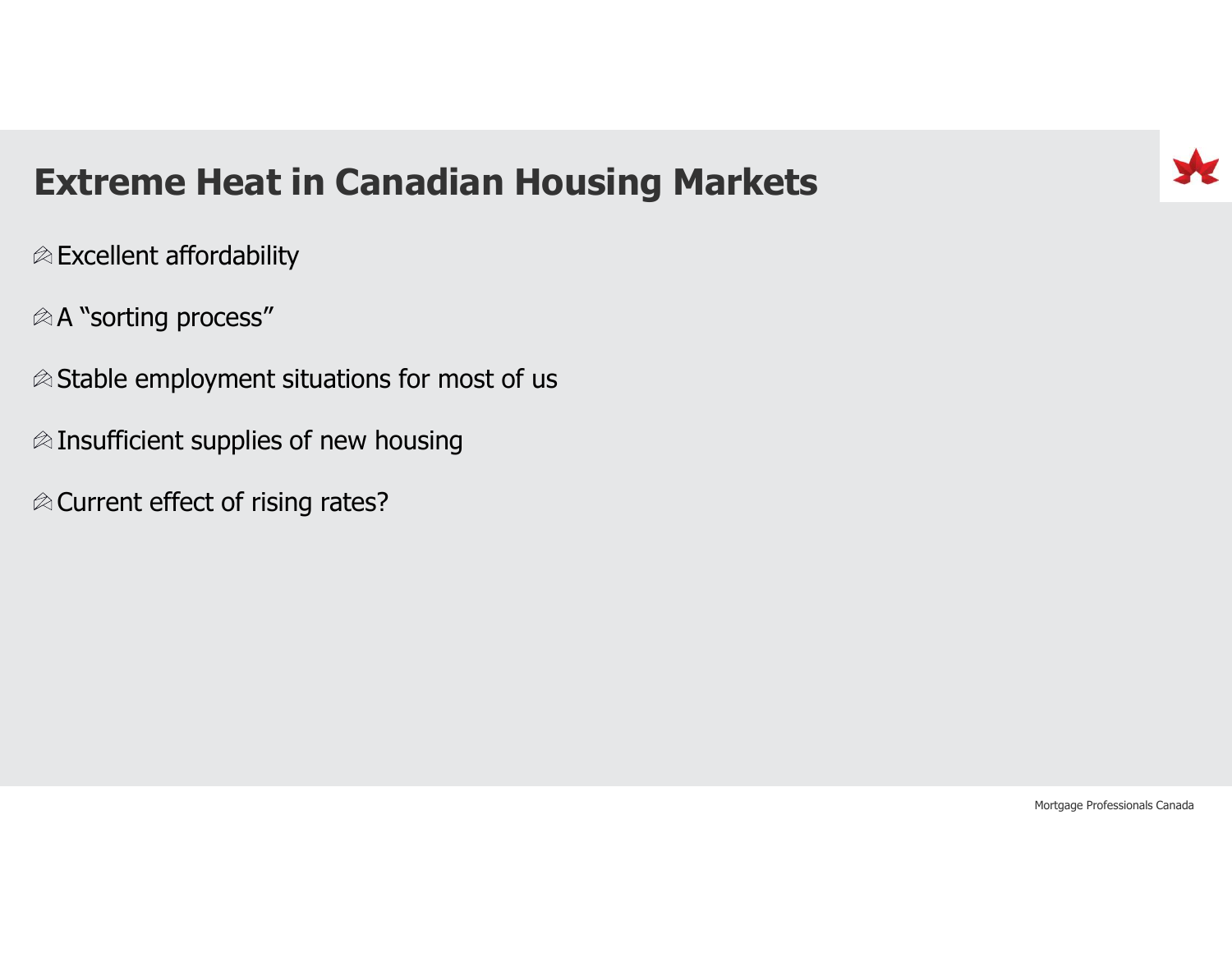### The B Word

 $\otimes$  Expectations of price increase are a primary motivator

- $\otimes$  Expectations unrealistic
- $\otimes$  Prices divorced from "value"
- $\otimes$  Speculation/flipping
- $\otimes$  Panic buying
- $\otimes$  Little appreciation of risk

 $\otimes$  A feedback loop results in self-fulfilling expectations

#### The amount of future damage depends on how many people make mistakes / purchases they later regret

These are issues we want to investigate before concluding there is a bubble. I would like to have a lot more information and data before drawing firm conclusions



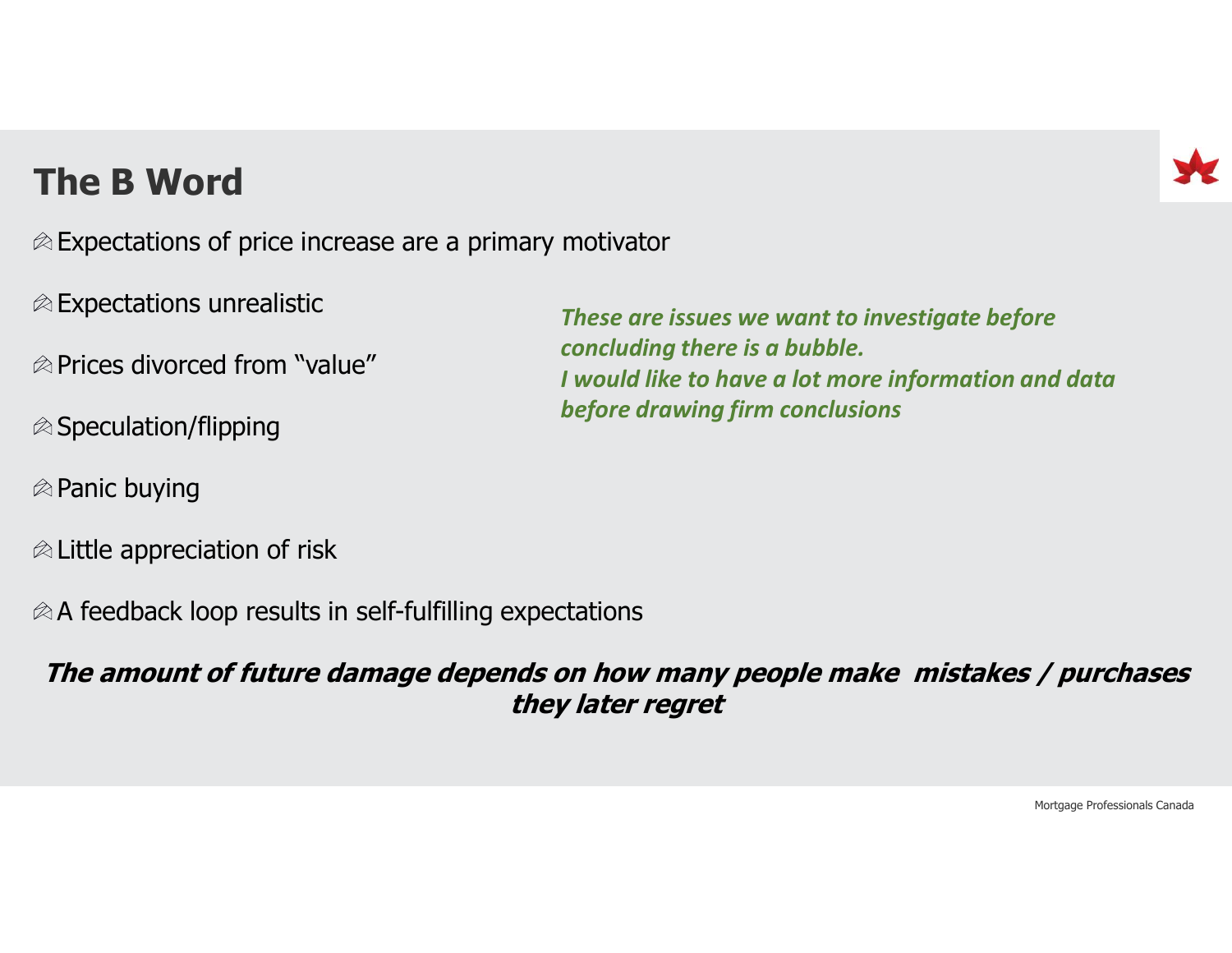#### Causes of Inadequate Housing Supply

- $\otimes$  Provincial & municipal land use policies
- $\otimes$  Prolonged approval processes
- $\otimes$  Rising government-imposed costs
- Delayed infrastructure
- $\otimes$  Mortgage regulations that suppress demand

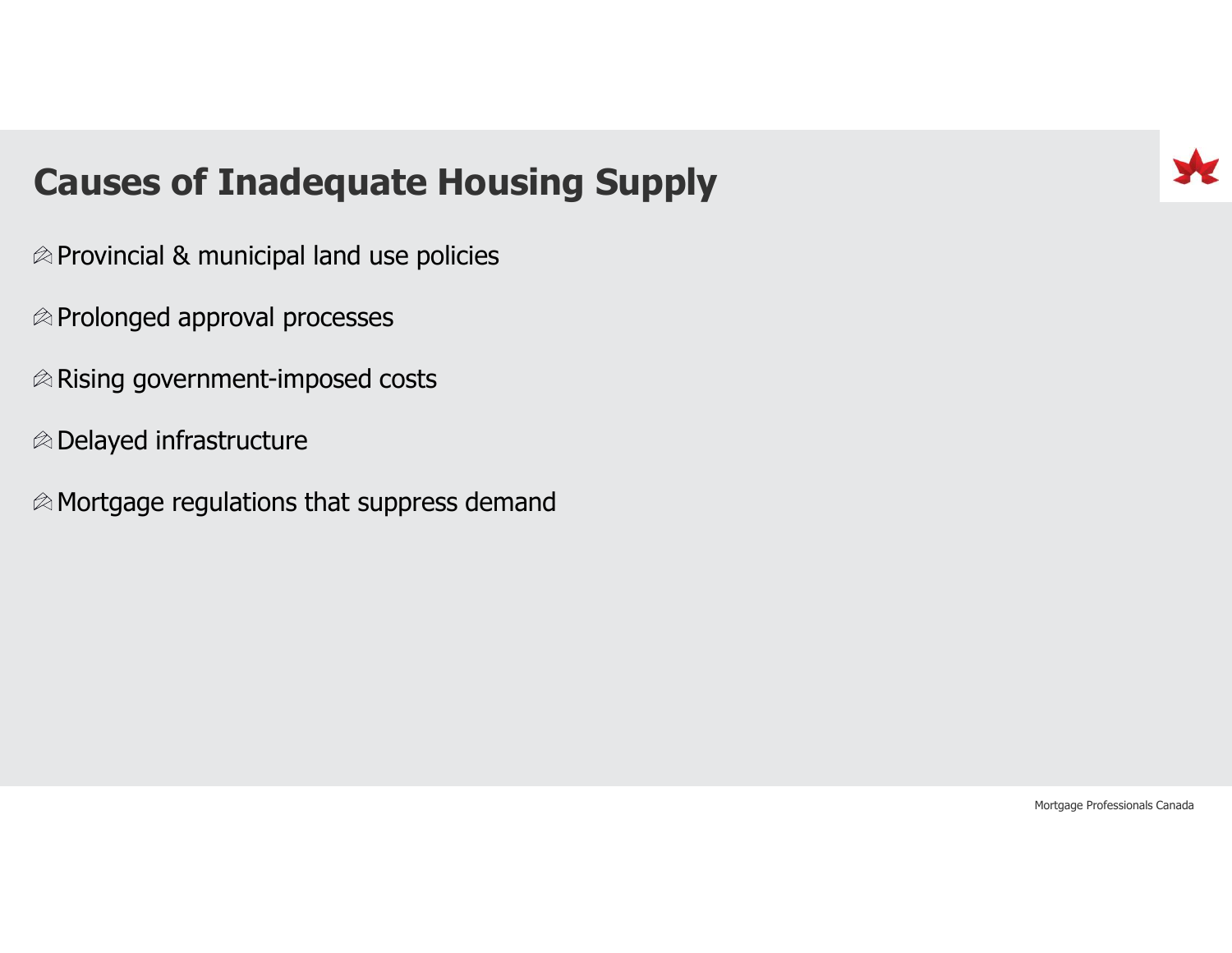

## "Short-term Pain for

# Long-Term Dire Straits"

John Crosby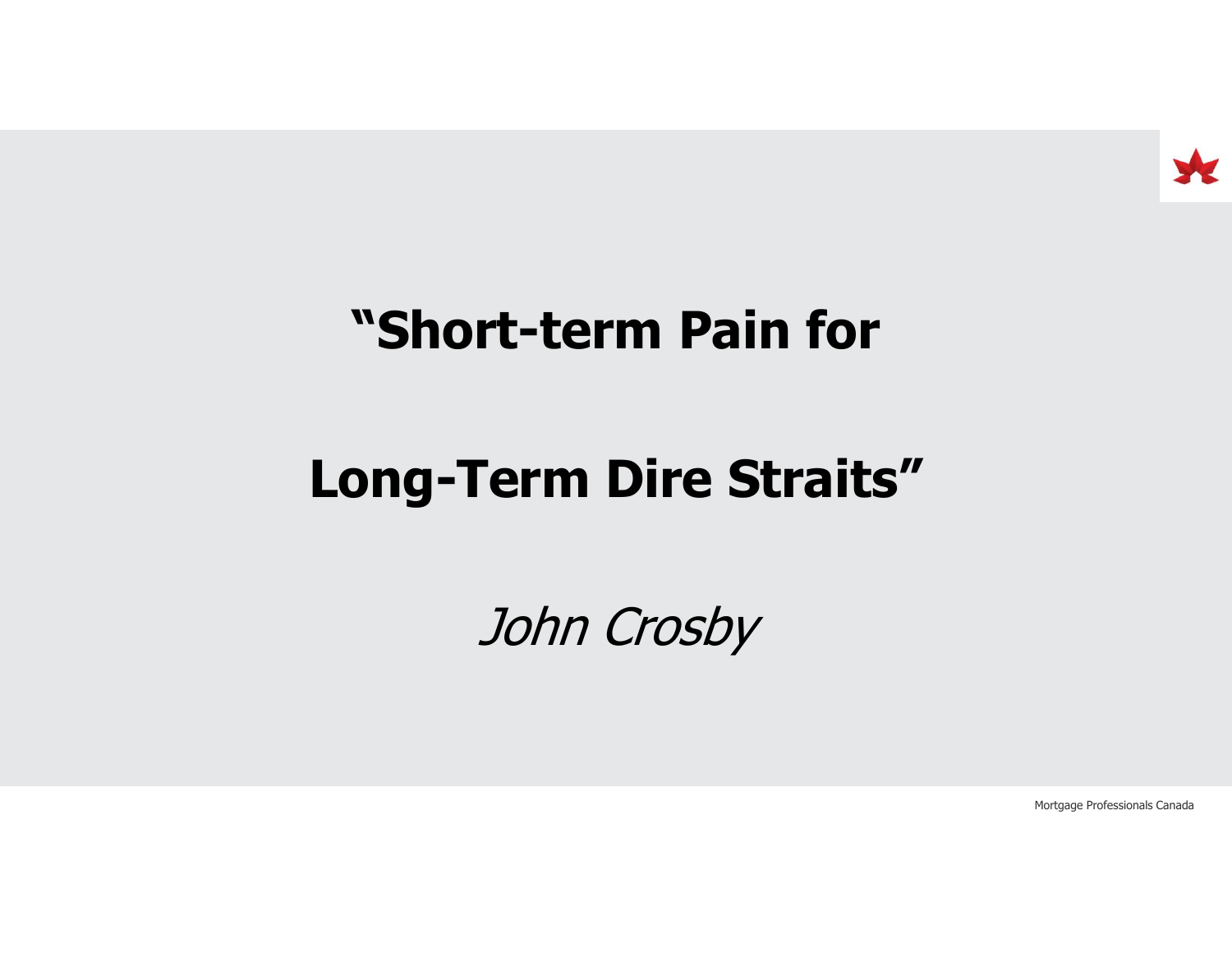#### Ownership Rate Has Reversed Direction

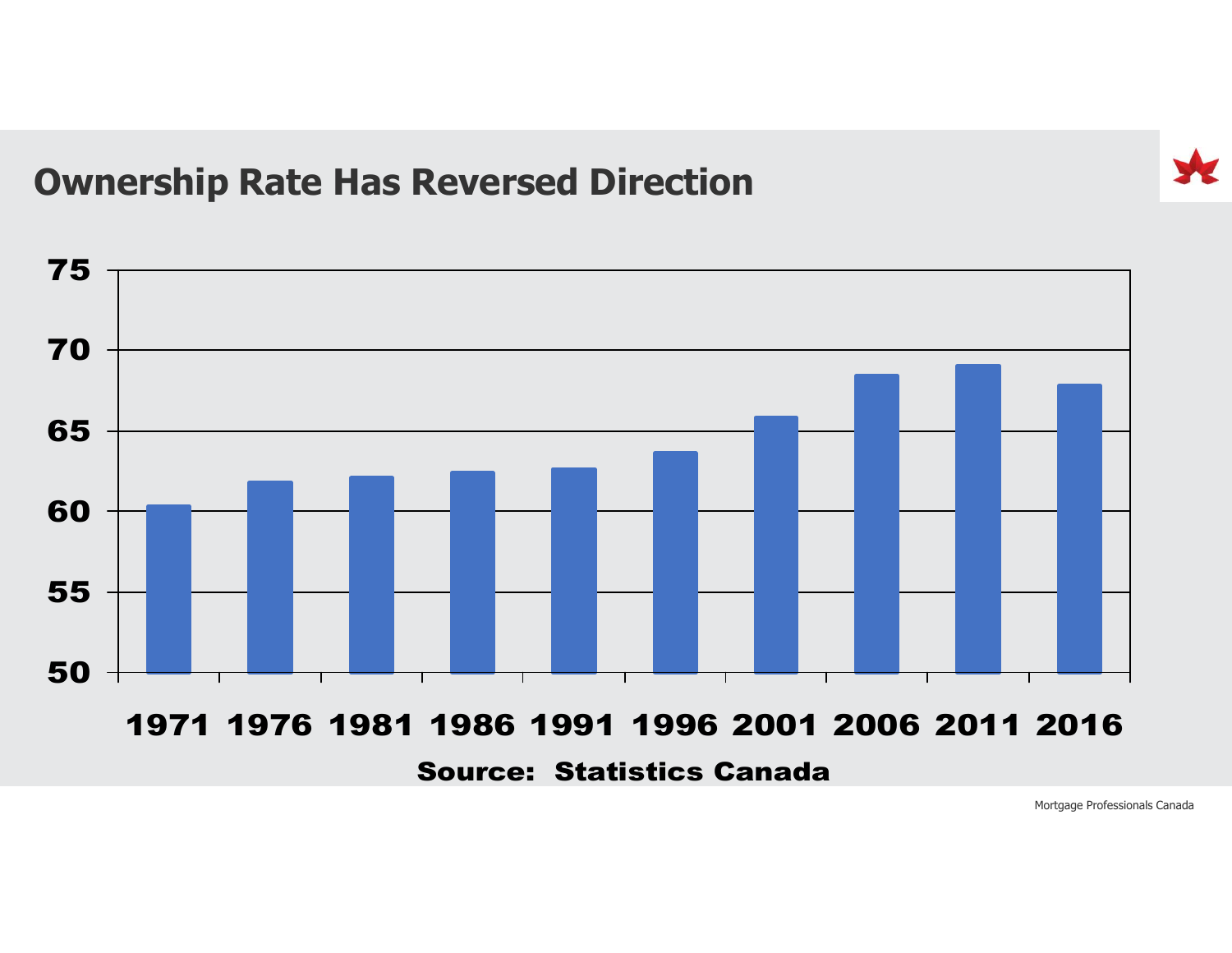

#### Sharp Drops for Younger Age Groups

This data implies that in 2016 there were 200,000 fewer home owners in Canada than there could have been.

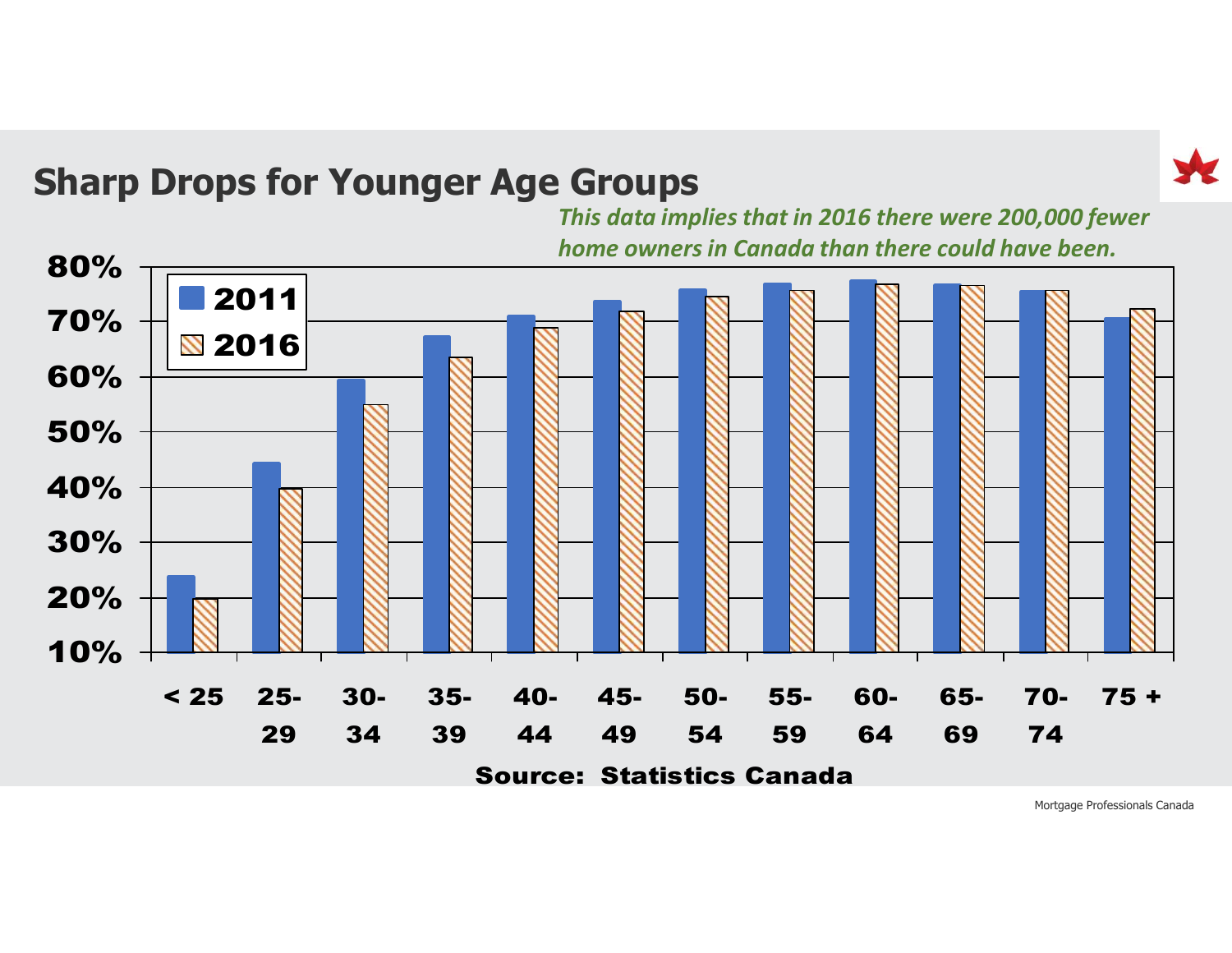### Mortgage Cost Index for Typical Purchase Scenarios

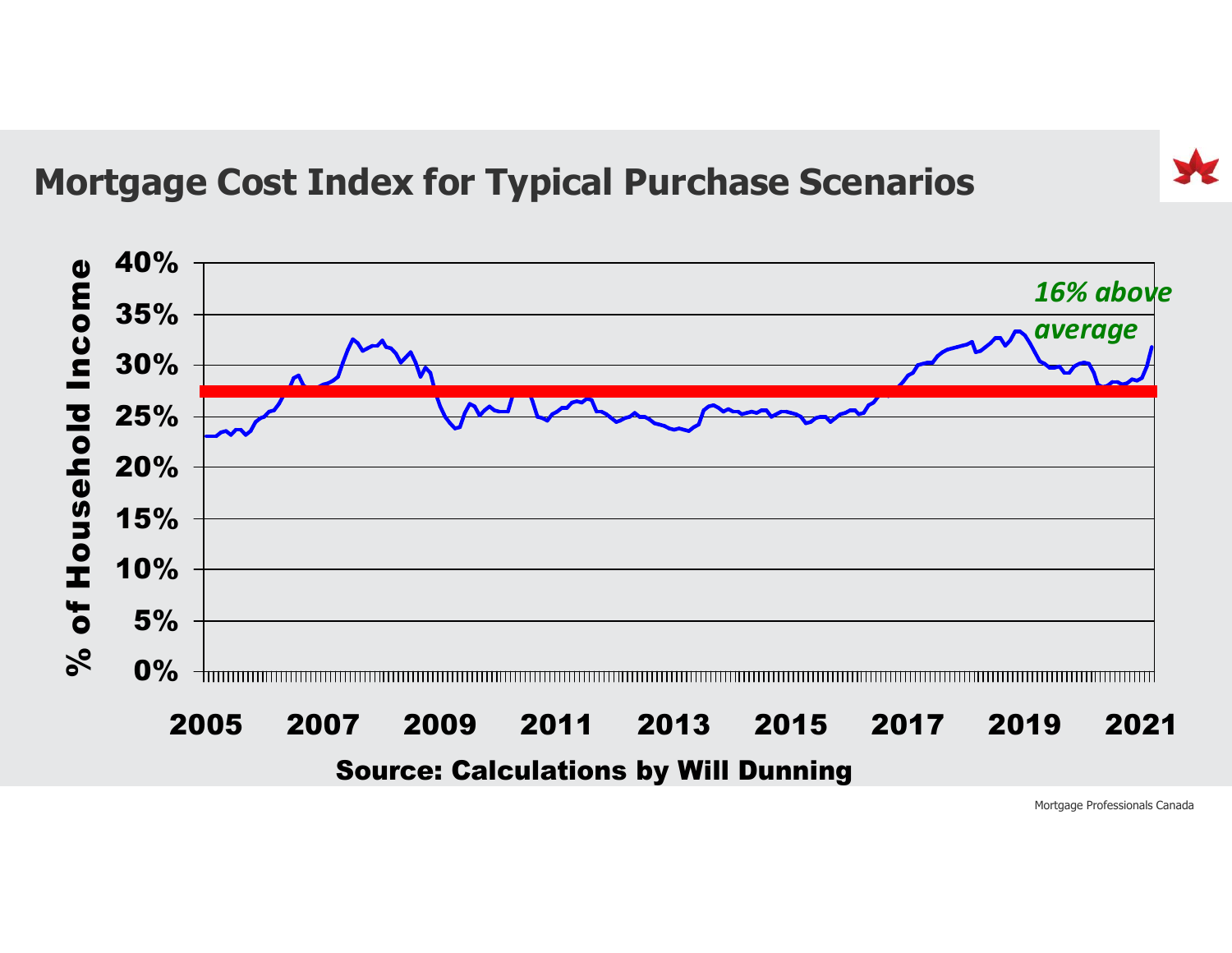#### Mortgage Cost Index Using Posted Rates

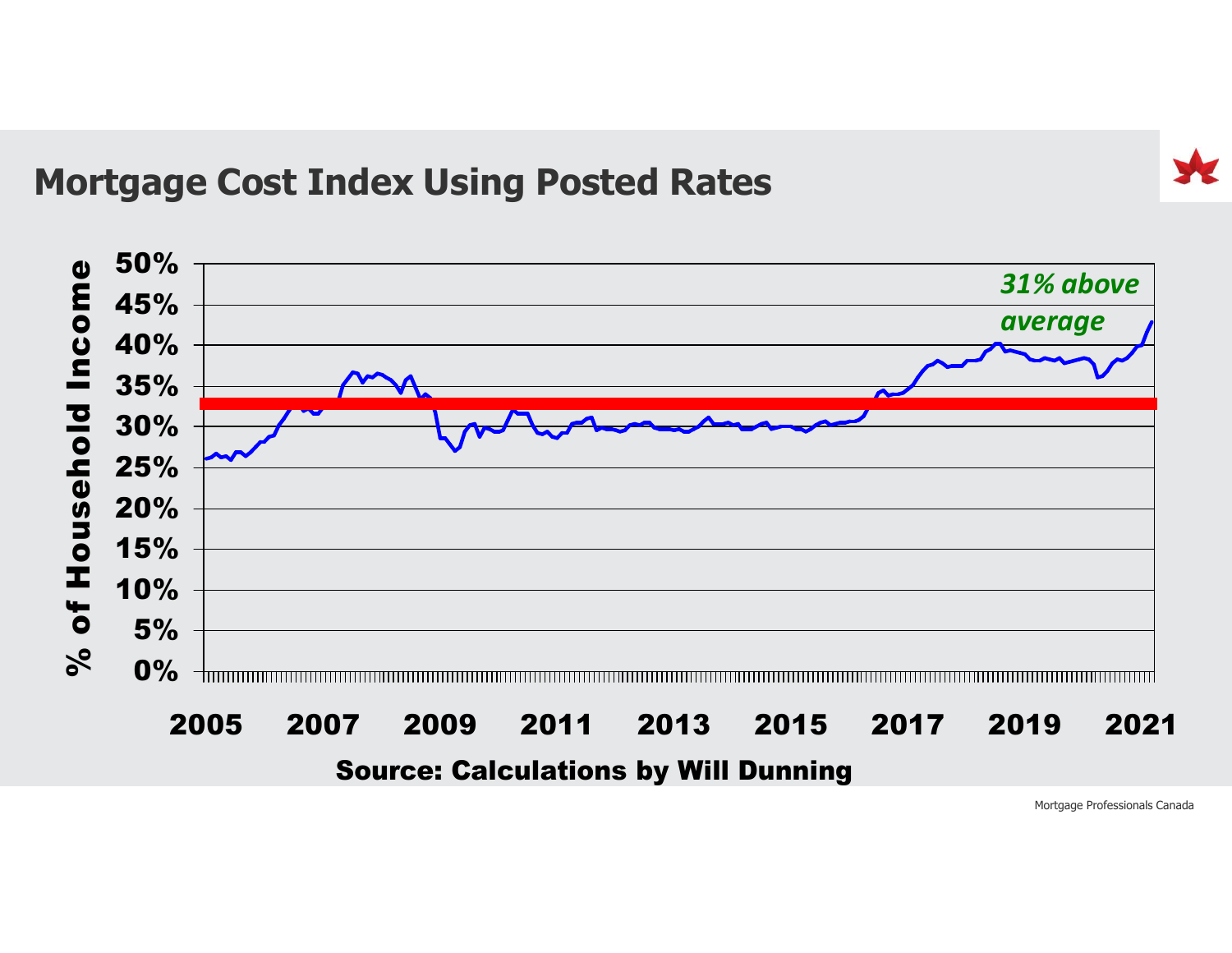### Per Cent of First Payment for Principal

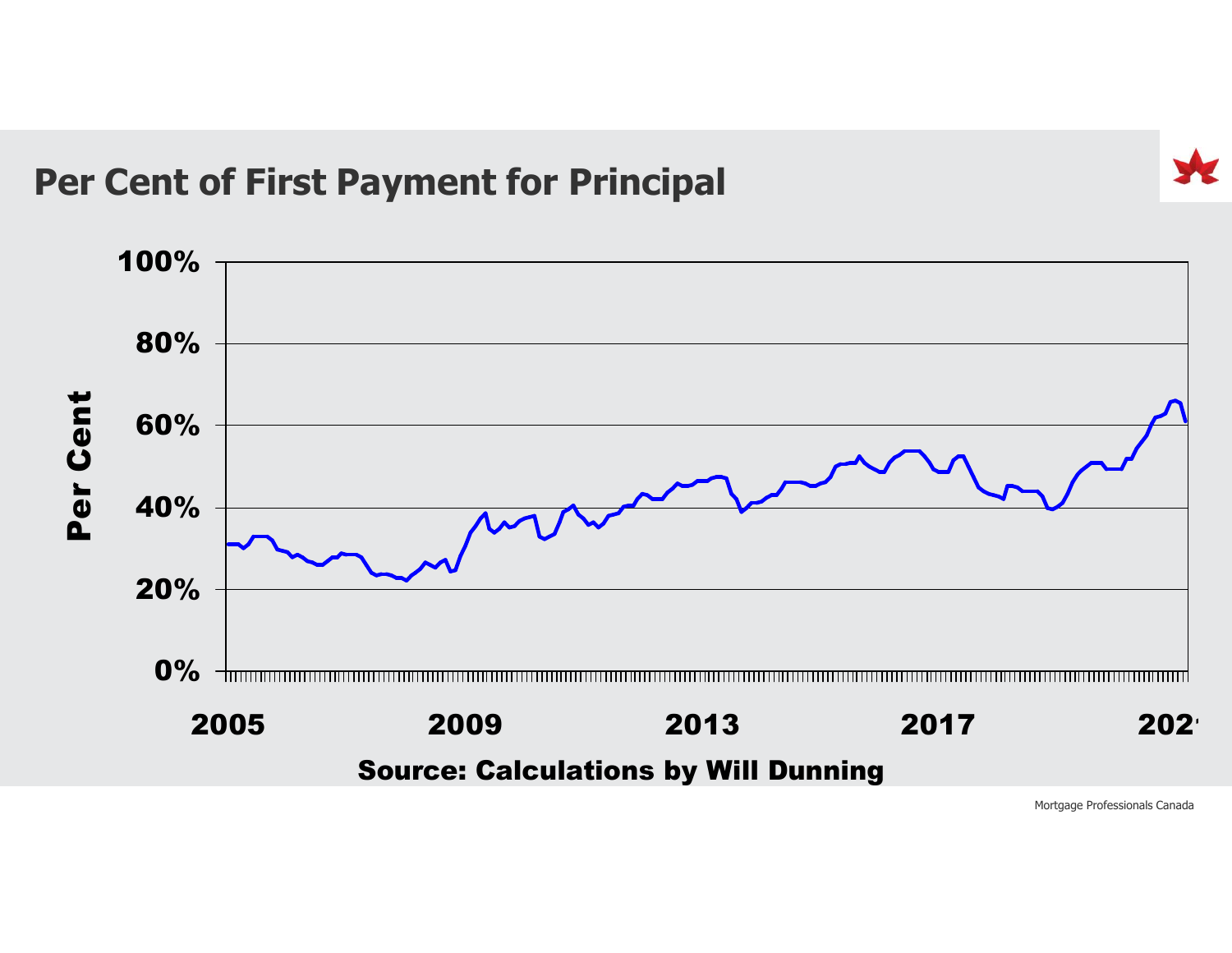#### "Forced Saving" Rate as % of Income

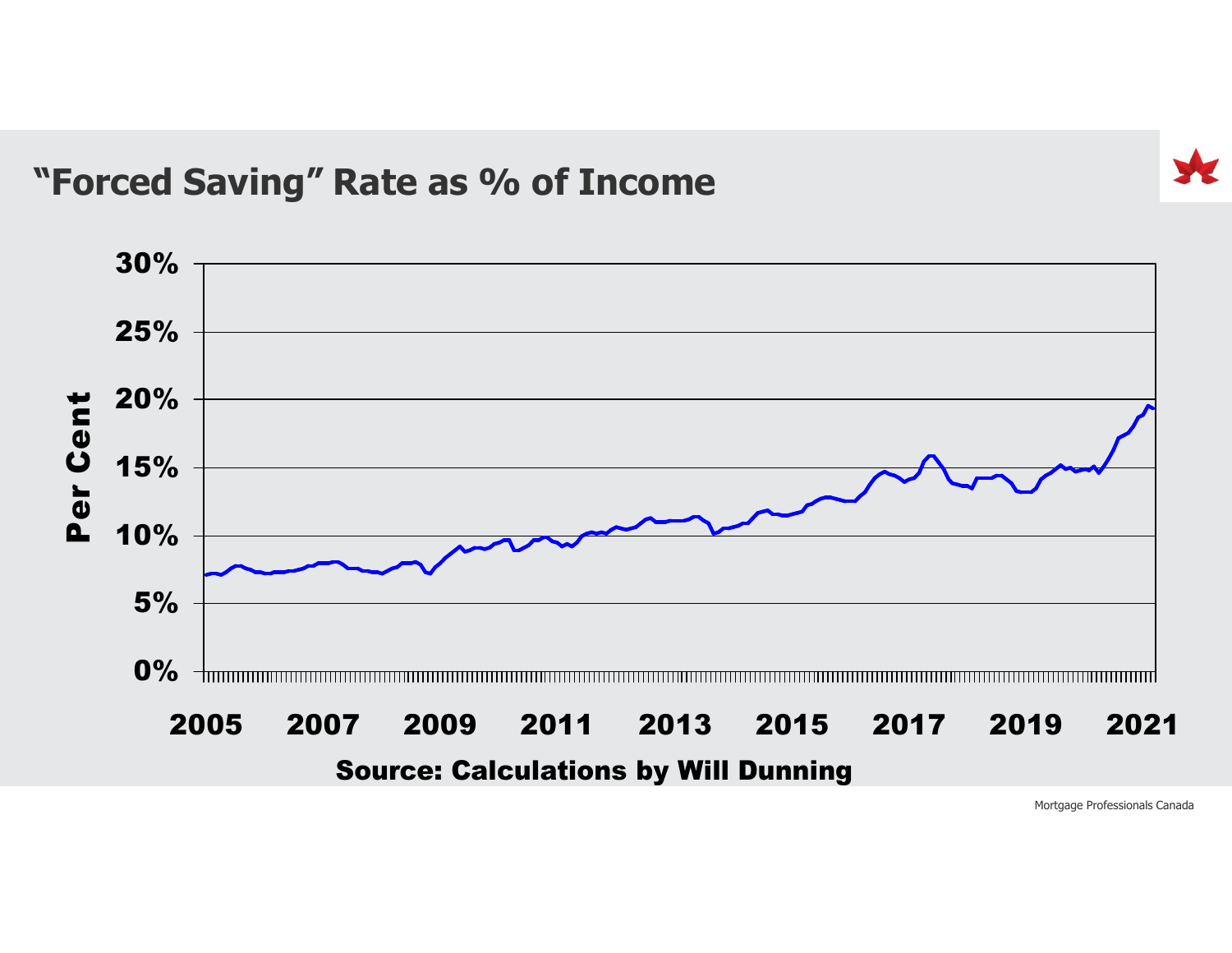#### Interest Cost Index for Typical Purchase Scenarios

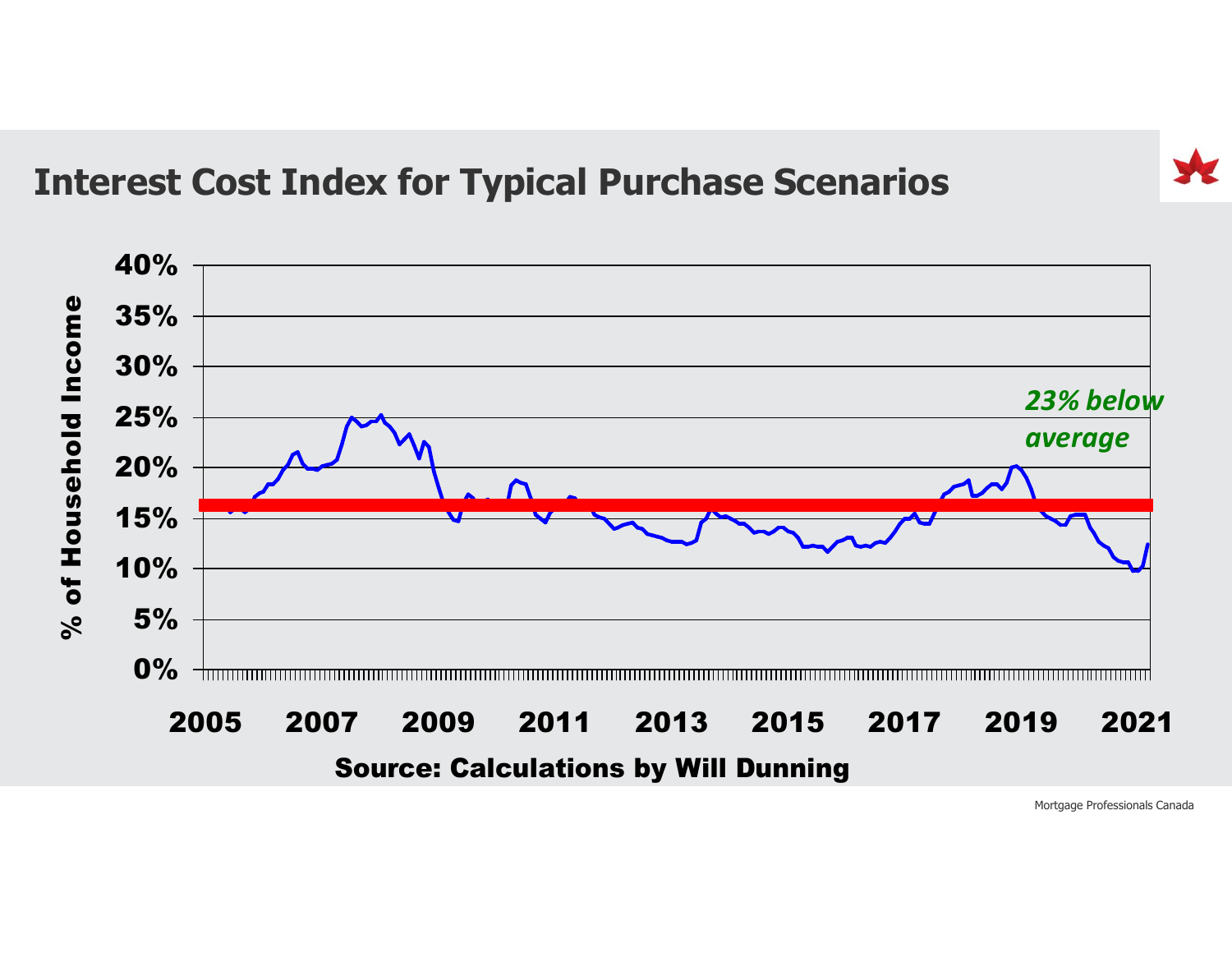

#### Comparing Cost Estimates

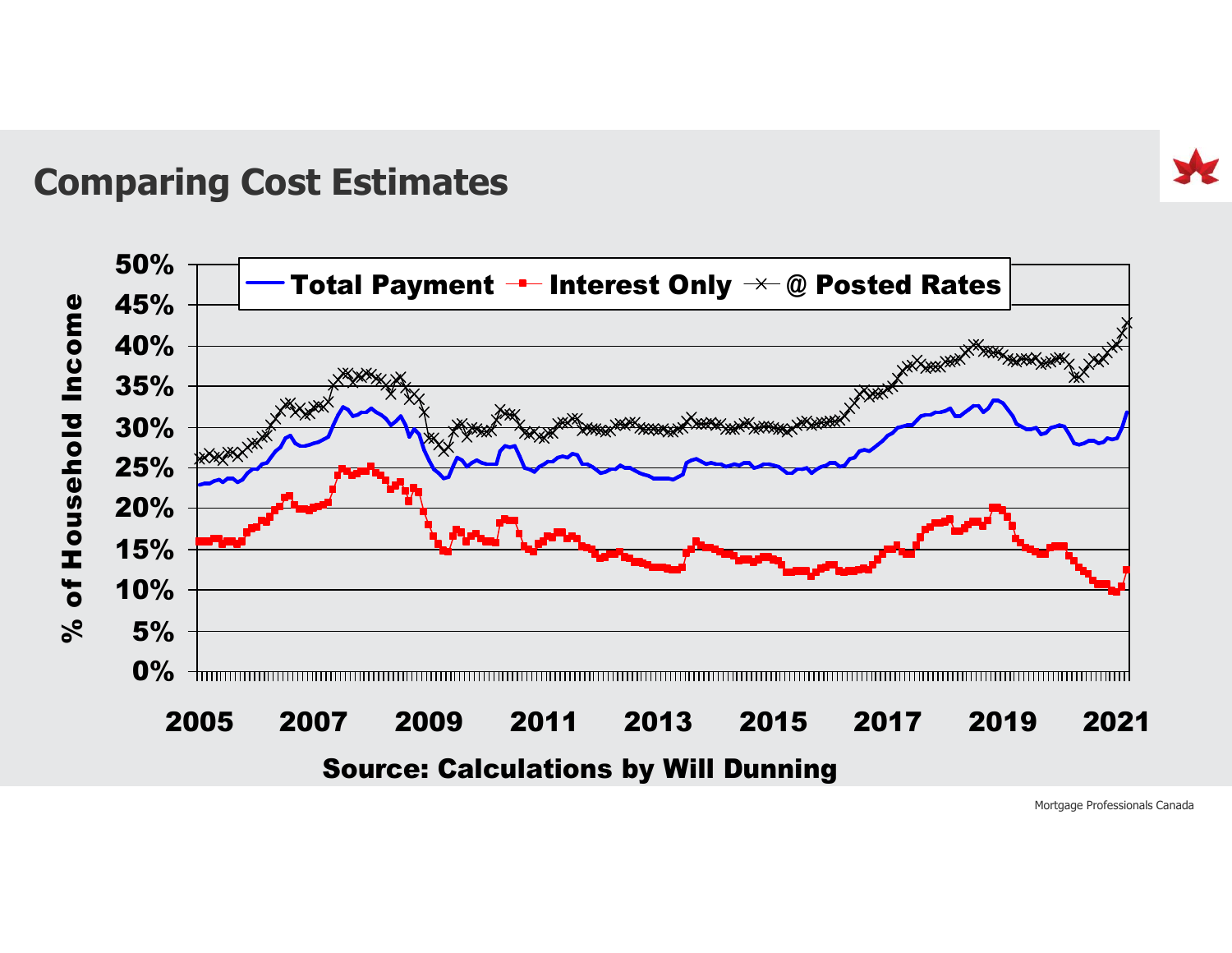

#### Weeks of Pay for a 20% Down Payment

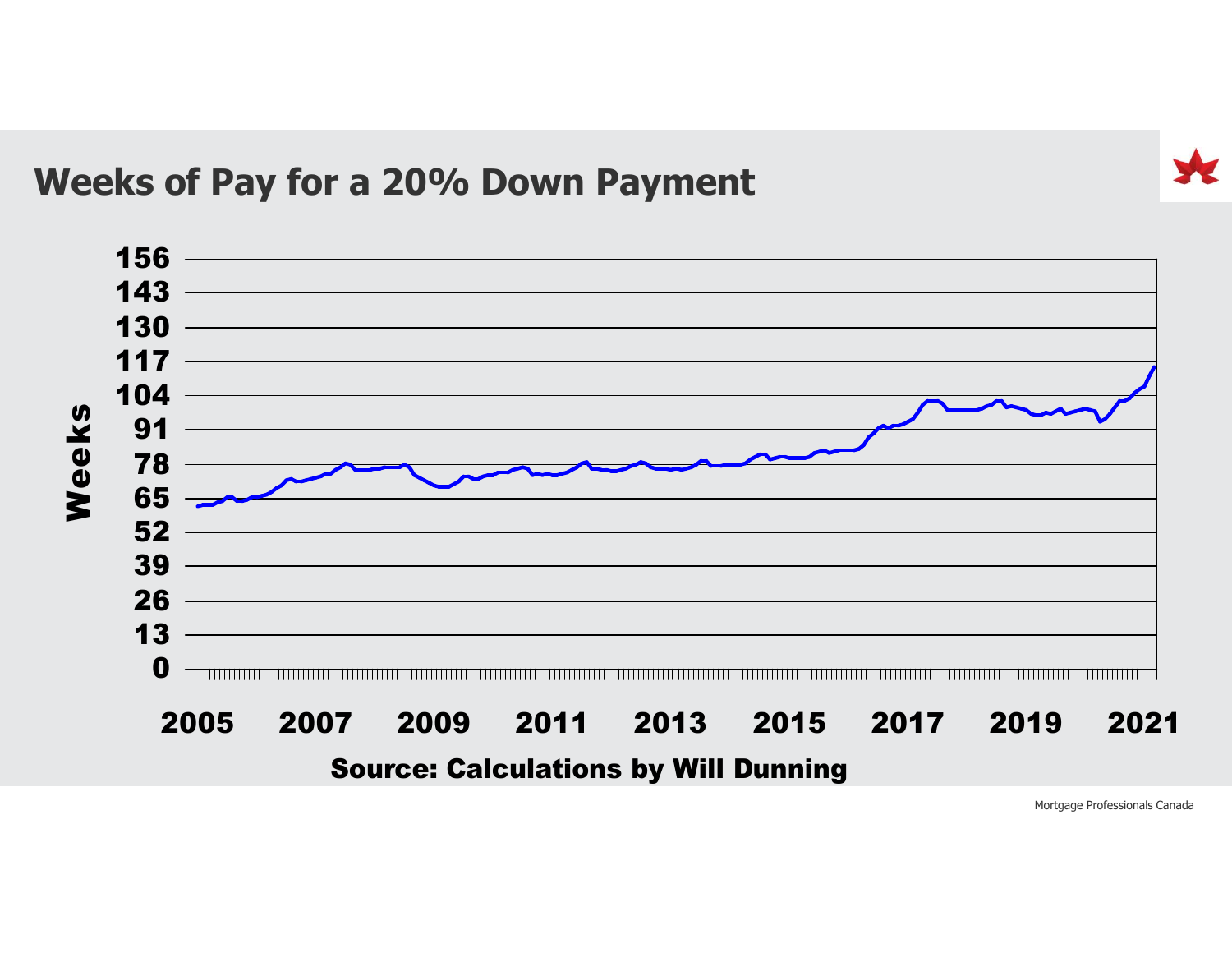

#### Owning Versus Renting a Condominium Apartment in Downtown Toronto

| us Renting a Condominium Apartment in                 |           |                                                |
|-------------------------------------------------------|-----------|------------------------------------------------|
| oronto                                                |           |                                                |
|                                                       |           |                                                |
| List price                                            | \$706,000 | When we account for                            |
| Mortgage amount (80% of price)                        | \$564,800 | savings that result                            |
| Monthly mortgage payment @ 2.1%, 25-year amortization | \$2,419   | from repayment of                              |
| Common charges                                        | \$417     | principal, owning is<br>usually less expensive |
| <b>Taxes</b>                                          | \$236     | than renting the                               |
| <b>Total costs</b>                                    | \$3,071   | equivalent dwelling.                           |
| Asking rent                                           | \$2,150   | That's a large part of                         |
| <b>Net rent</b>                                       | $-$ \$921 | why Canadians want                             |
| Interest-only basis                                   |           | to be owners. The<br>monthly advantage of      |
| Interest cost                                         | \$984     | ownership rises                                |
|                                                       | \$1,637   | rapidly after the                              |
| Total monthly cost                                    |           | purchase (in this<br>example, >\$800 after     |
| <b>Adjusted monthly net rent</b>                      | \$513     |                                                |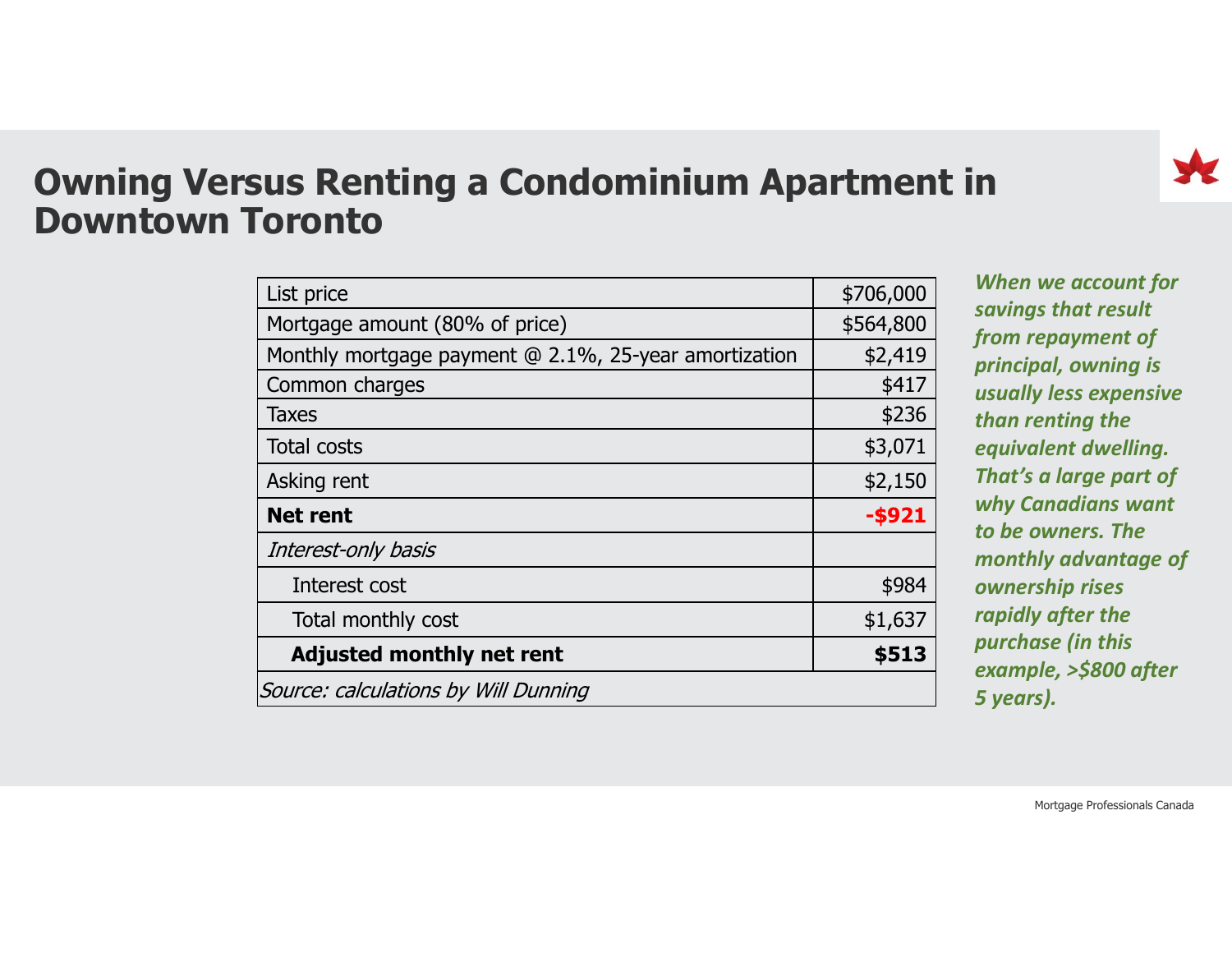#### There are No Easy Solutions

- Supply responses take too long; discussions focus on demand suppression:
	- $\otimes$  Capital gains on principle residences
	- $\otimes$  Mortgage regulations
	- $\otimes$  Investment buying
	- Vacancy taxes
	- $\otimes$  Speculators
	- Foreign buyers
	- $\otimes$  Slower population growth?
	- $\otimes$  Eliminate dirty money?
	- $\otimes$  More transparent bidding process?
	- $\otimes$  Interest rates?

To varying degrees, policy options to suppress demand will reduce new construction, contributing to worse supply shortages in the future.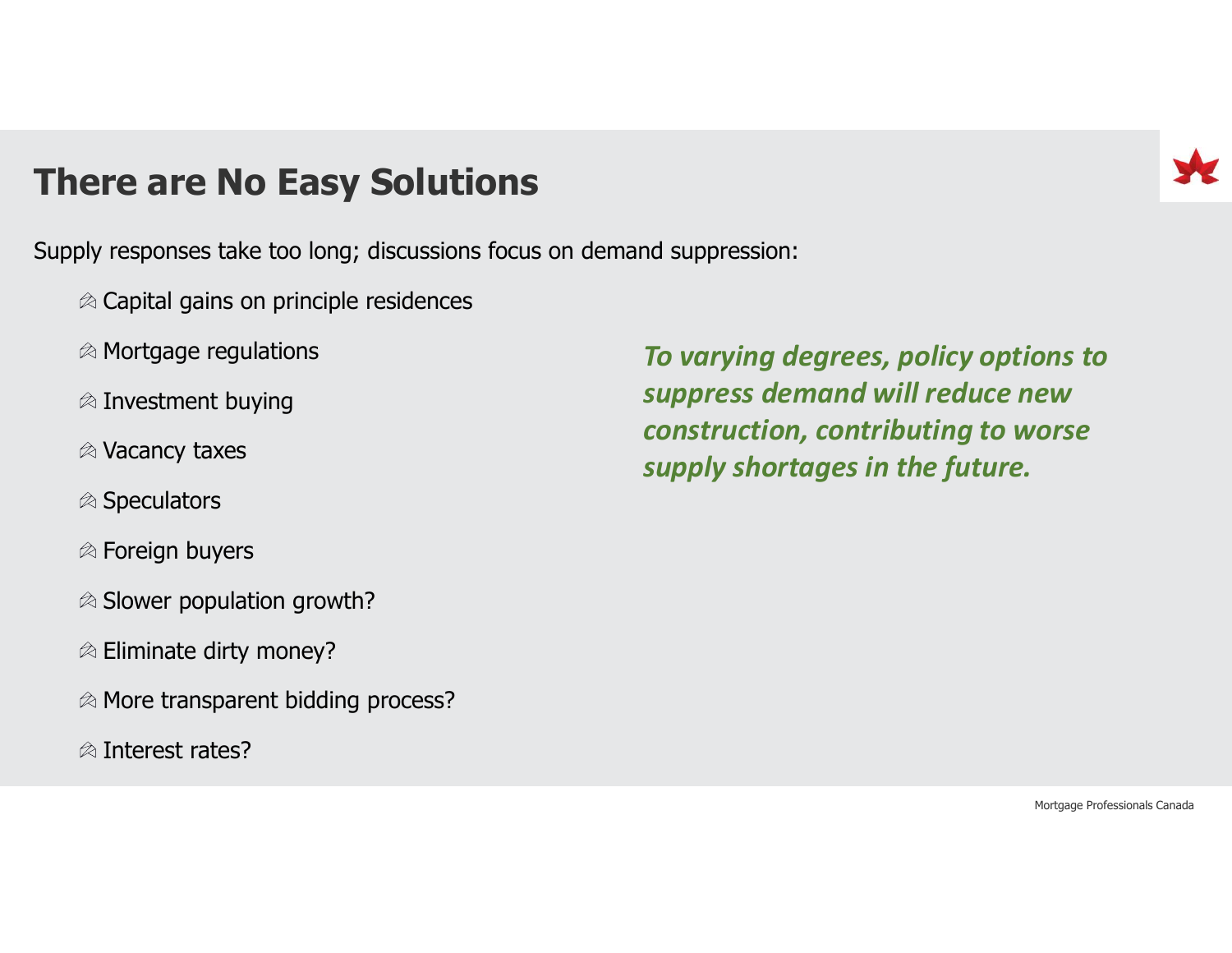

# 3 Reasons Forecasting Can't Work Now Forecasting Can't Work Now<br>Econor<br>1. The technical analysis<br>2. The assumptions Forecasting Can't Work Now<br>Ecc<br>1. The technical analysis<br>2. The assumptions<br>3. Judament Forecasting Can't Work Now<br>Ecception Canalysis<br>1. The technical analysis<br>2. The assumptions<br>3. Judgment

- 
- 
- 

Economic forecasts tells us more about the forecaster than about the future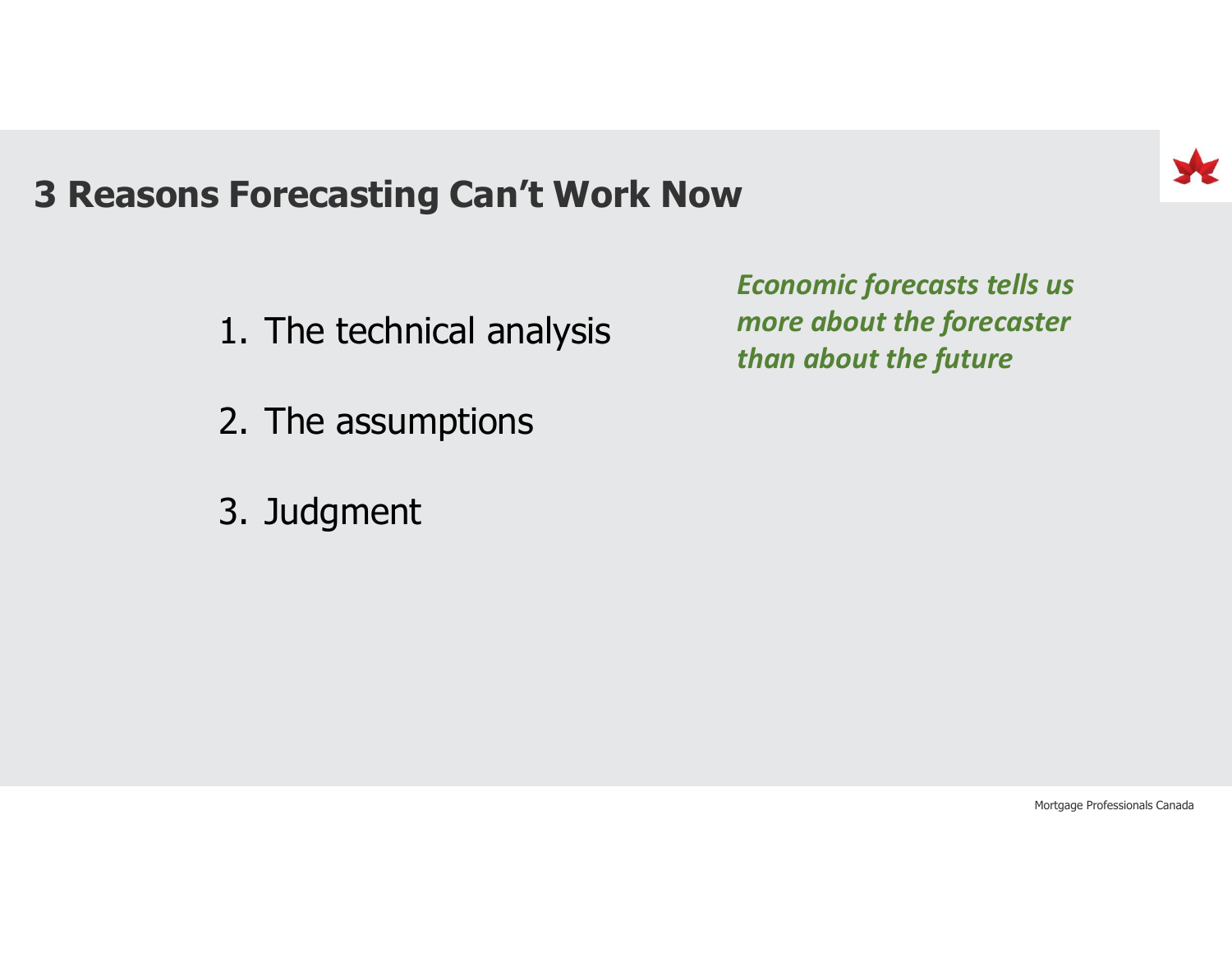

#### Covid-19 Has Delivered A Big Implication for Mortgage Policies

The greatest risk for the mortgage market is loss of ability to pay,

Not changes in payments.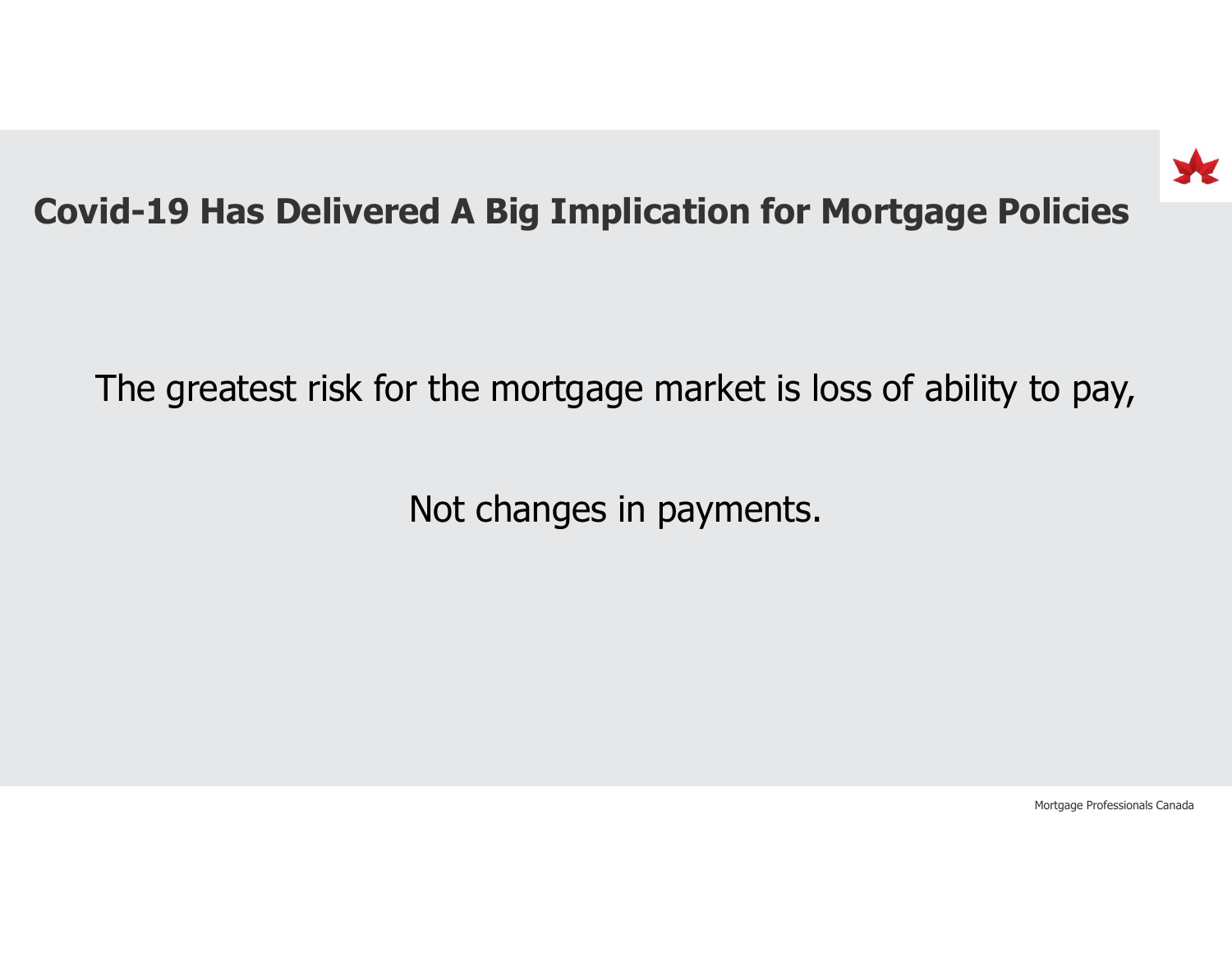## "Annual State of the Residential Mortgage Market in Canada"

Major topics

Mortgage choices

 $\otimes$  Pre-payment activity

 $\otimes$  Sources of down payments

 $\otimes$  Attitudes and expectations  $\otimes$  including housing as an investment

 $\otimes$  Home equity

 $\otimes$  Equity take-out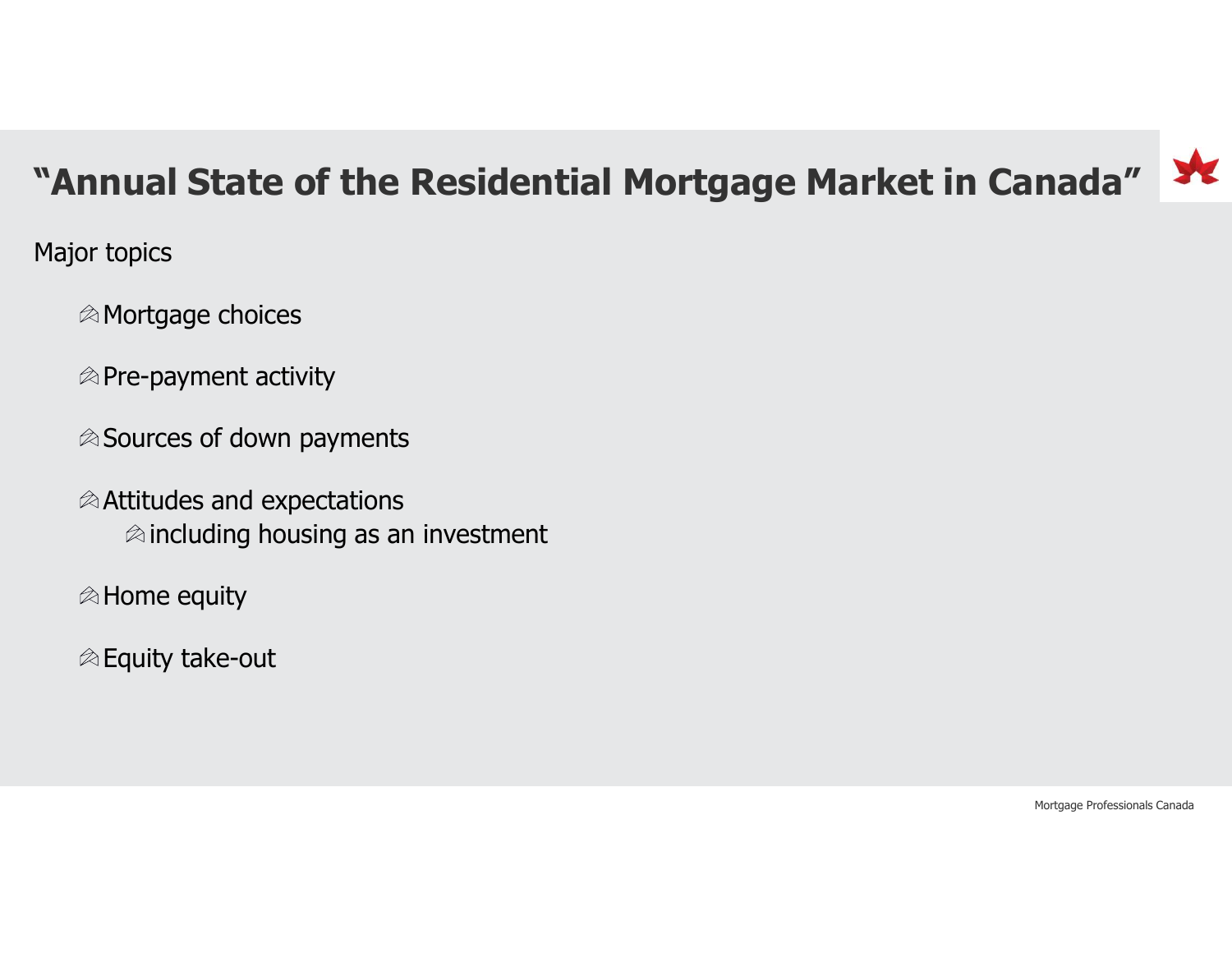#### "Now is a good or bad time to buy a home/ condominium in my community"

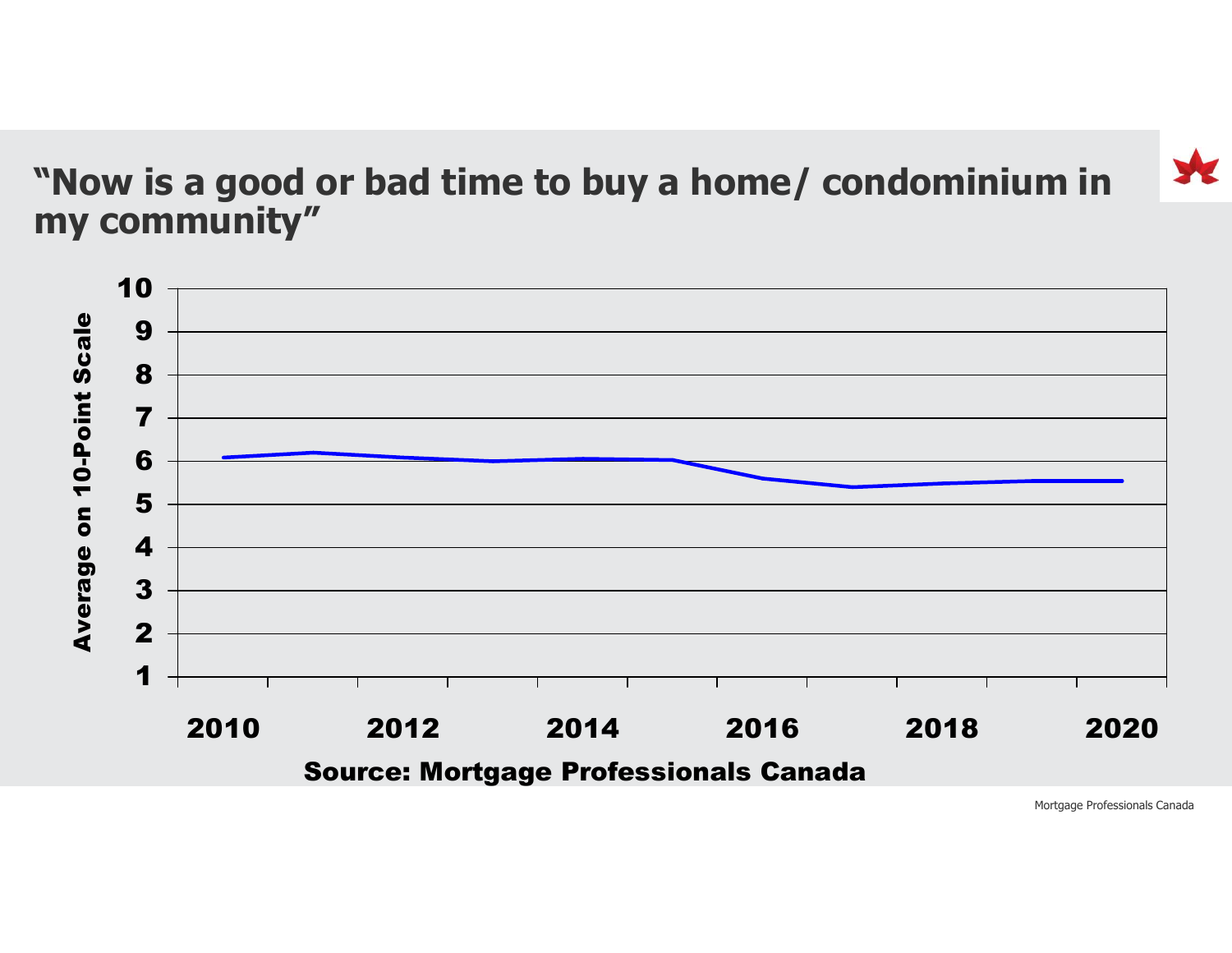"How likely are you to purchase a new property in the next year?"

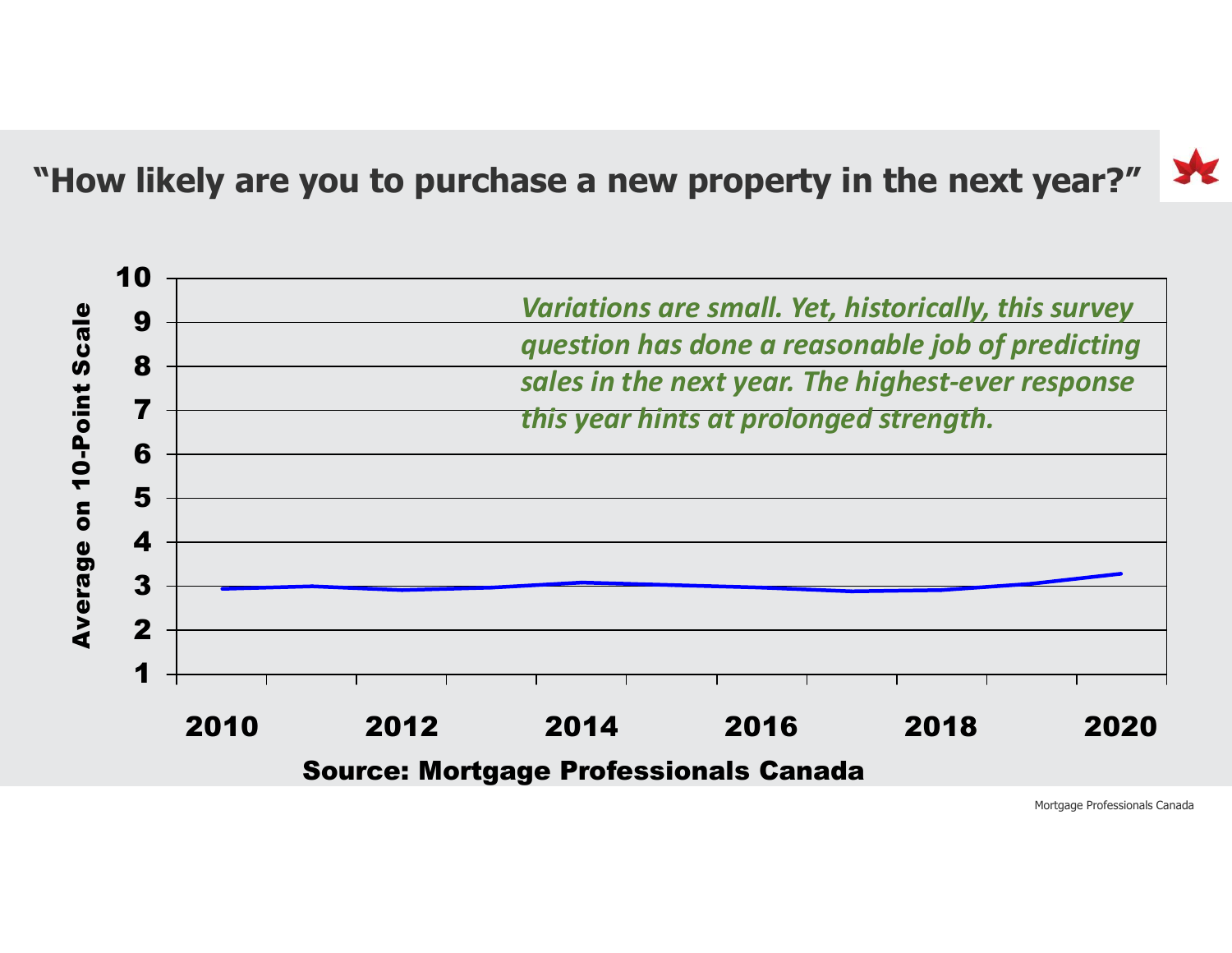#### "Expectations for housing prices in my community (the coming year)"

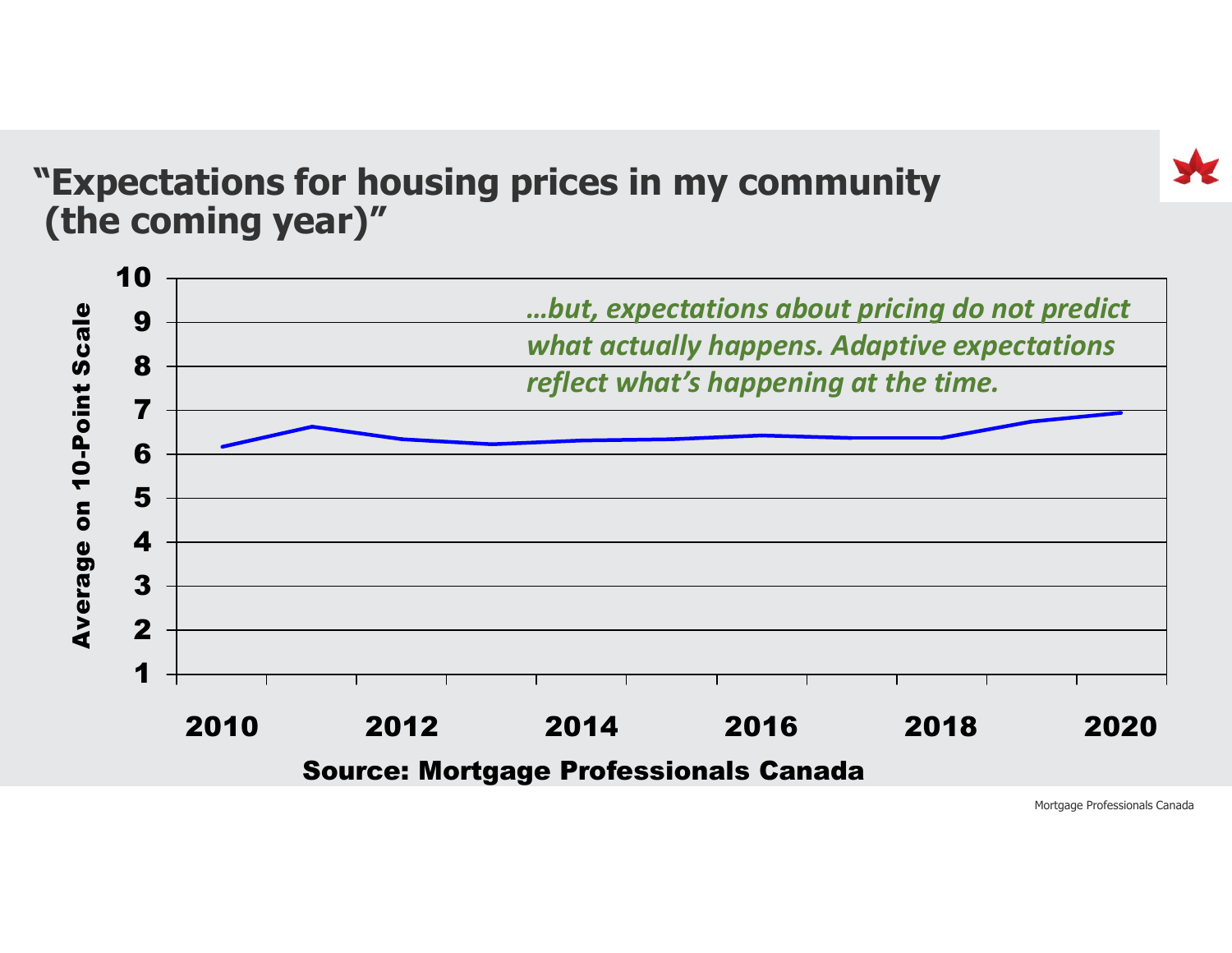#### "Expectations for mortgage interest rates (the coming year)"

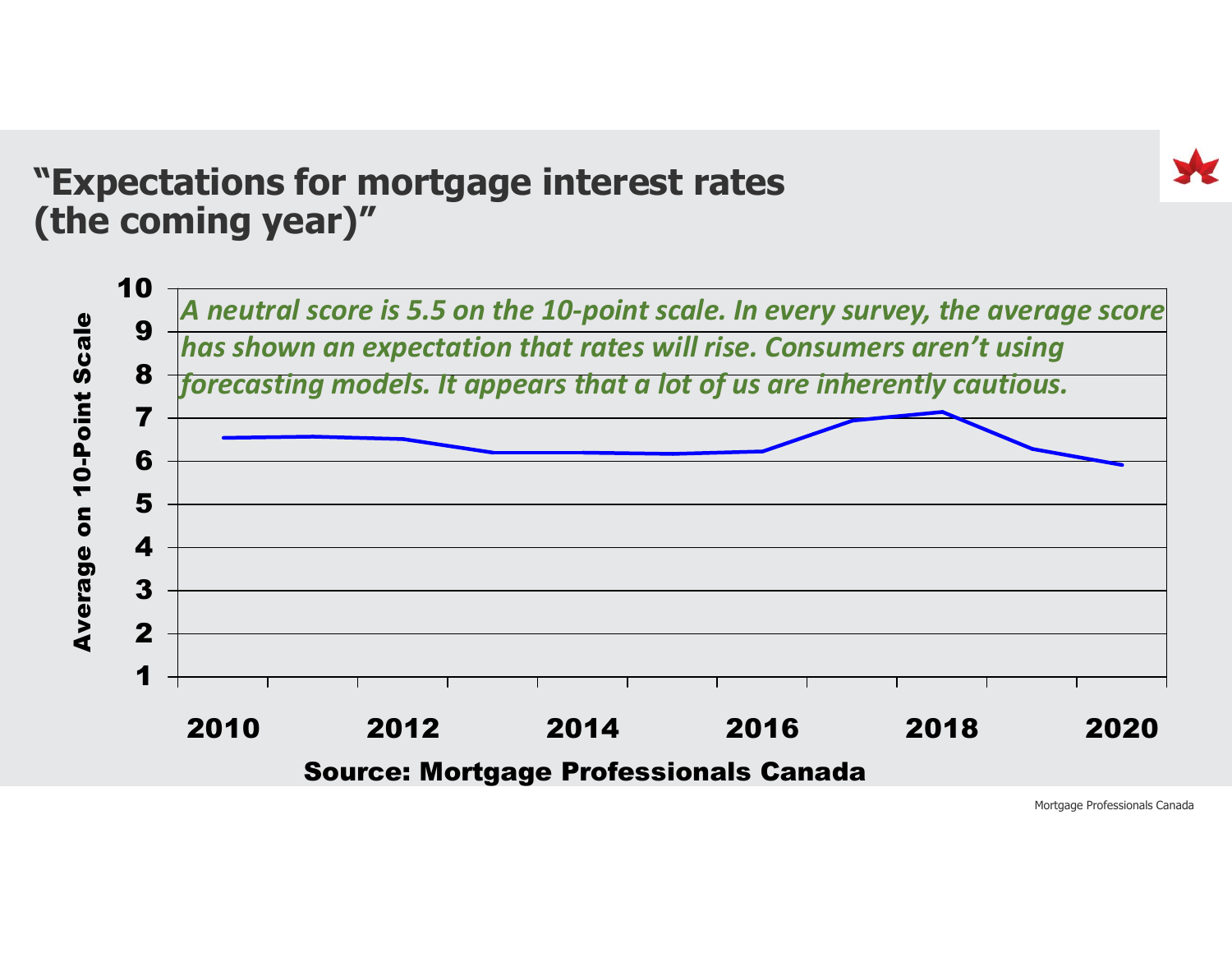#### Other Research

 $\otimes$  Housing Market Digests

 $\otimes$  "Perspectives" magazine

Personal projects

 $\otimes$  Housing supply versus requirements

 $\otimes$  Owning versus renting in Canada